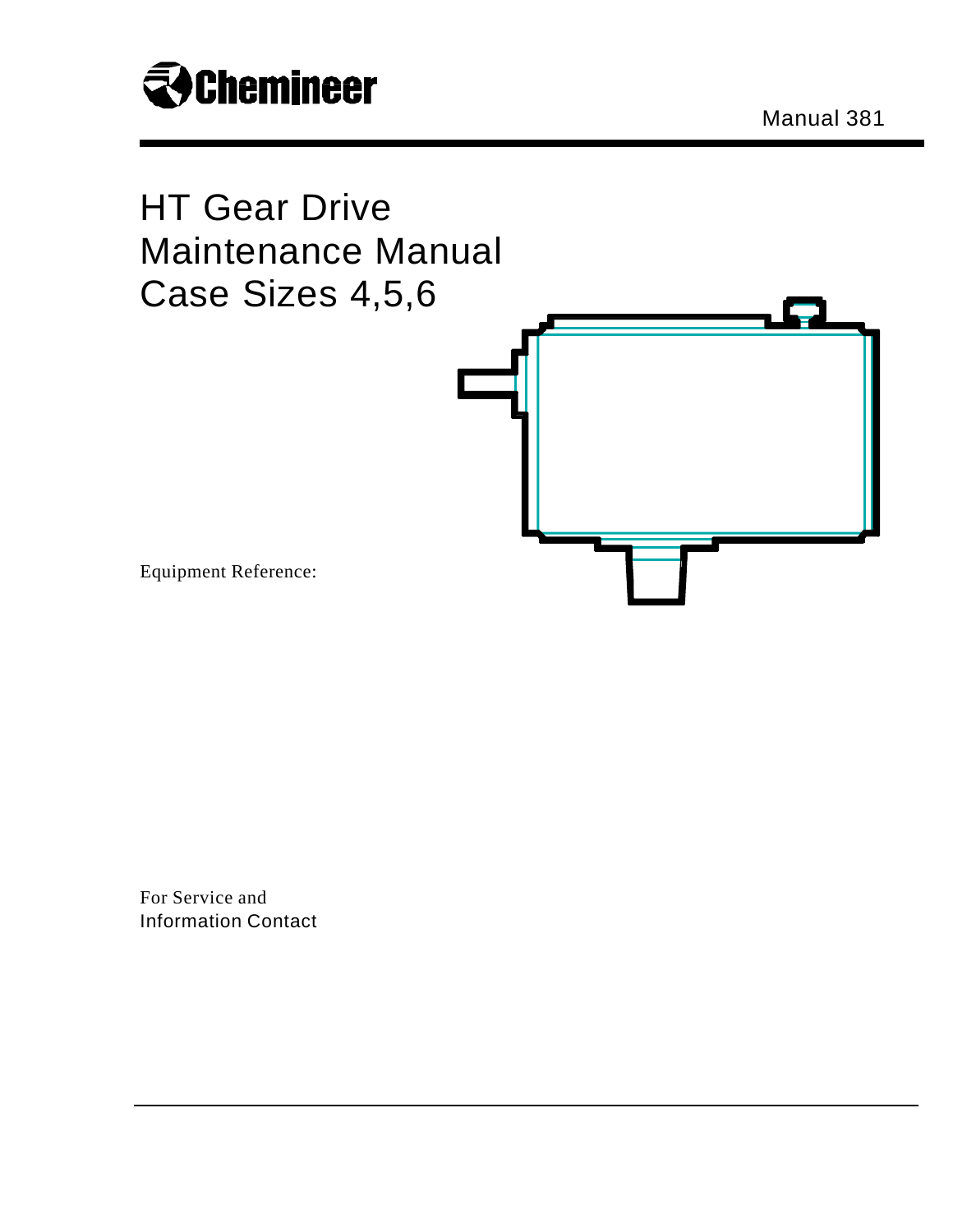# **TABLE OF CONTENTS**

Case Sizes 4,5,6

|                                     | Page |
|-------------------------------------|------|
| <b>Maintenance Introduction</b>     | 1    |
| <b>Disassembly</b>                  | 2    |
| <b>Gear Drive</b>                   |      |
| <b>Assembly</b>                     | 9    |
|                                     |      |
| <b>Gear Drive Item List (Parts)</b> | 27   |
|                                     |      |

## **Supplemental Information**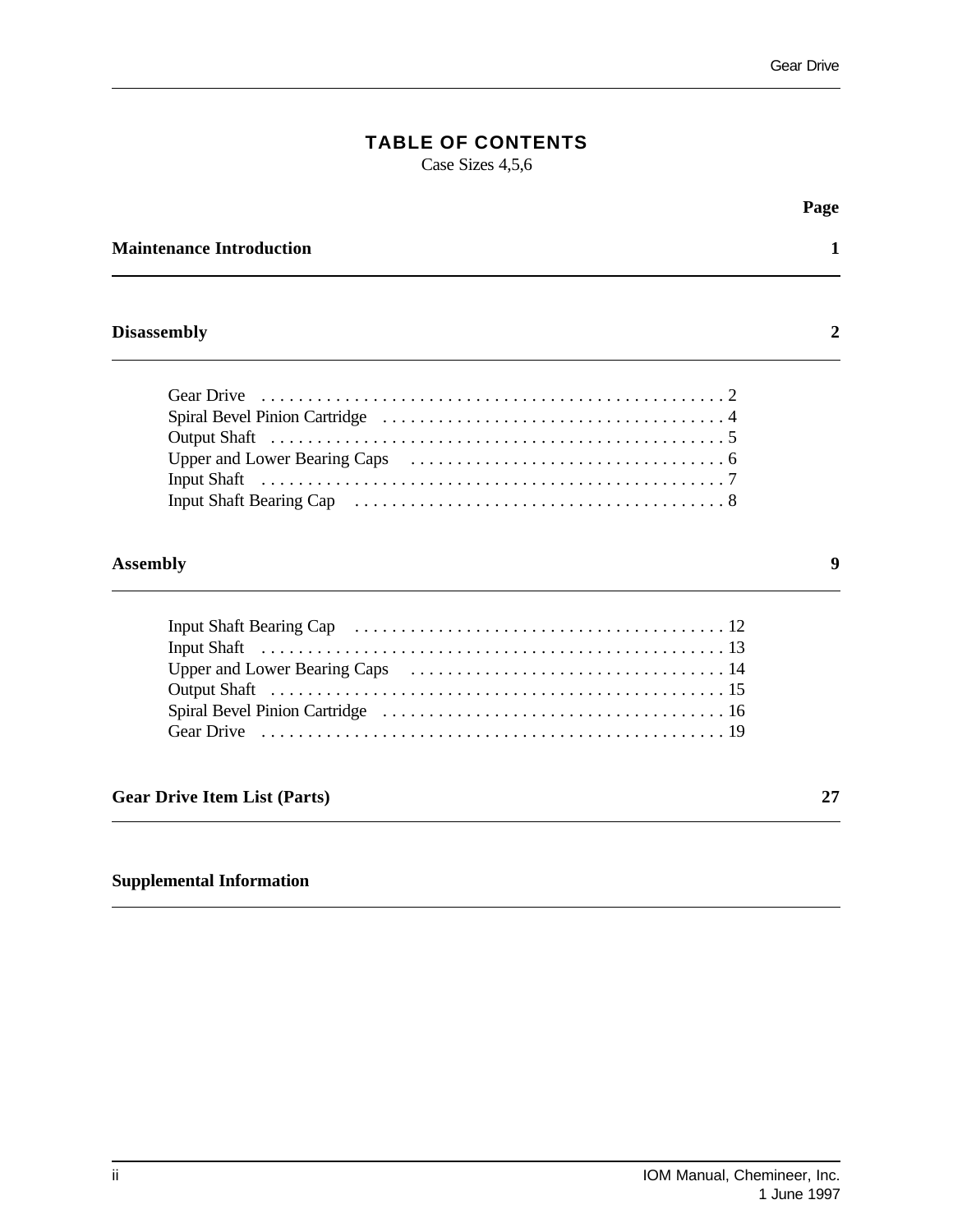## **TABLE OF CONTENTS**

Case Sizes 4,5,6

#### **Tables Page**

## **Figures**

|  | -12 |
|--|-----|
|  | 13  |
|  | 14  |
|  | 14  |
|  | 15  |
|  | 16  |
|  | 17  |
|  | 18  |
|  | 19  |
|  | 21  |
|  |     |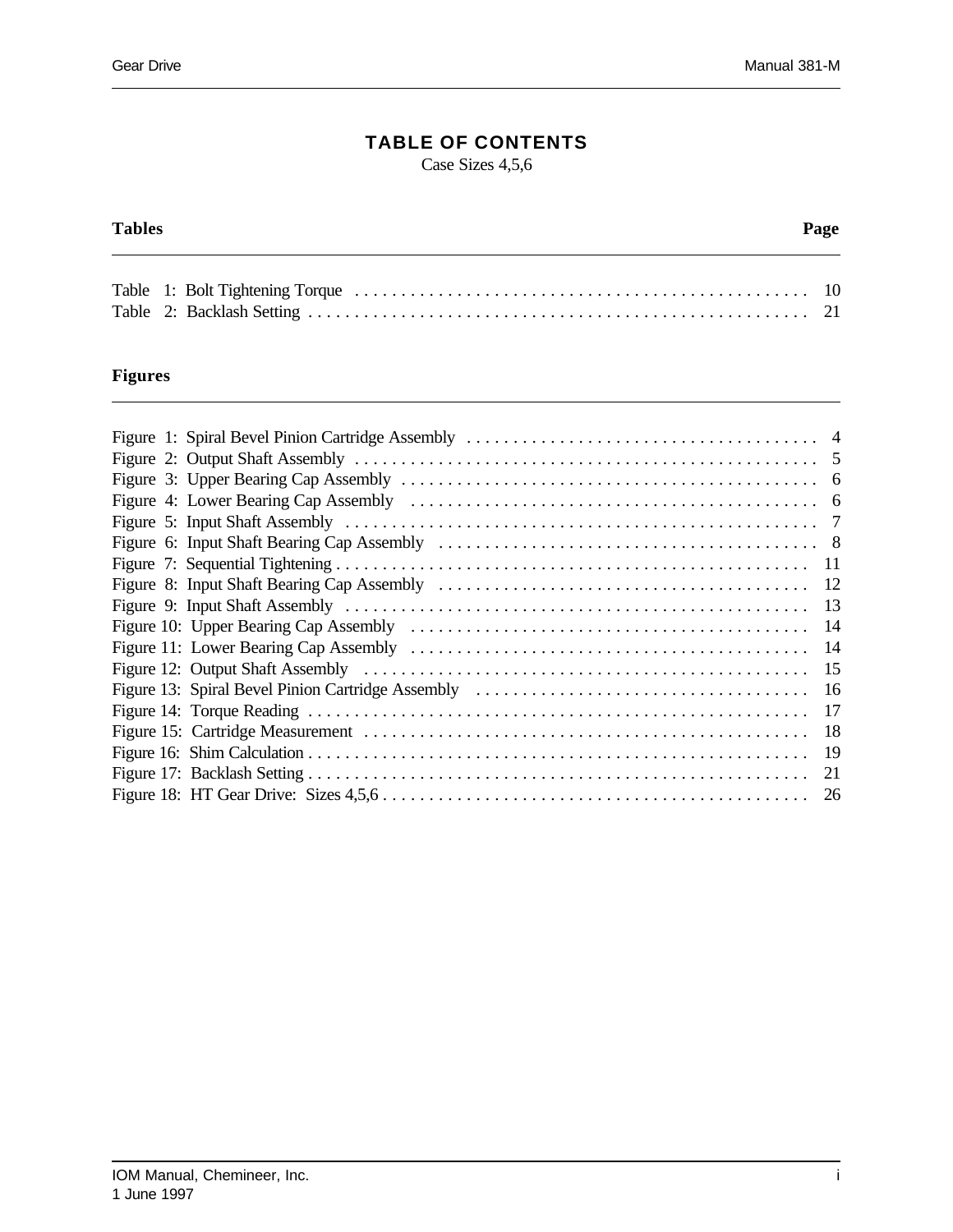## **MAINTENANCE**

## **GEAR DRIVE**

Case Sizes 4,5,6

This manual contains instructions for HT gear drive disassembly and assembly. Refer to the agitator manual for all other information relative to the agitator.

Other than periodic lubrication as defined in the *Lubrication* section of the Agitator Manual, no routine operational gear drive maintenance is required.

To assure the longest life from your gear drive, annual shutdowns which can correspond with plant shutdowns should be planned. Gear tooth wear patterns, shaft/bearing end play, alignment, bolting and the condition of all seals should be checked. Worn parts should be replaced and any areas of general concern should be brought to the attention of your *local Chemineer office*.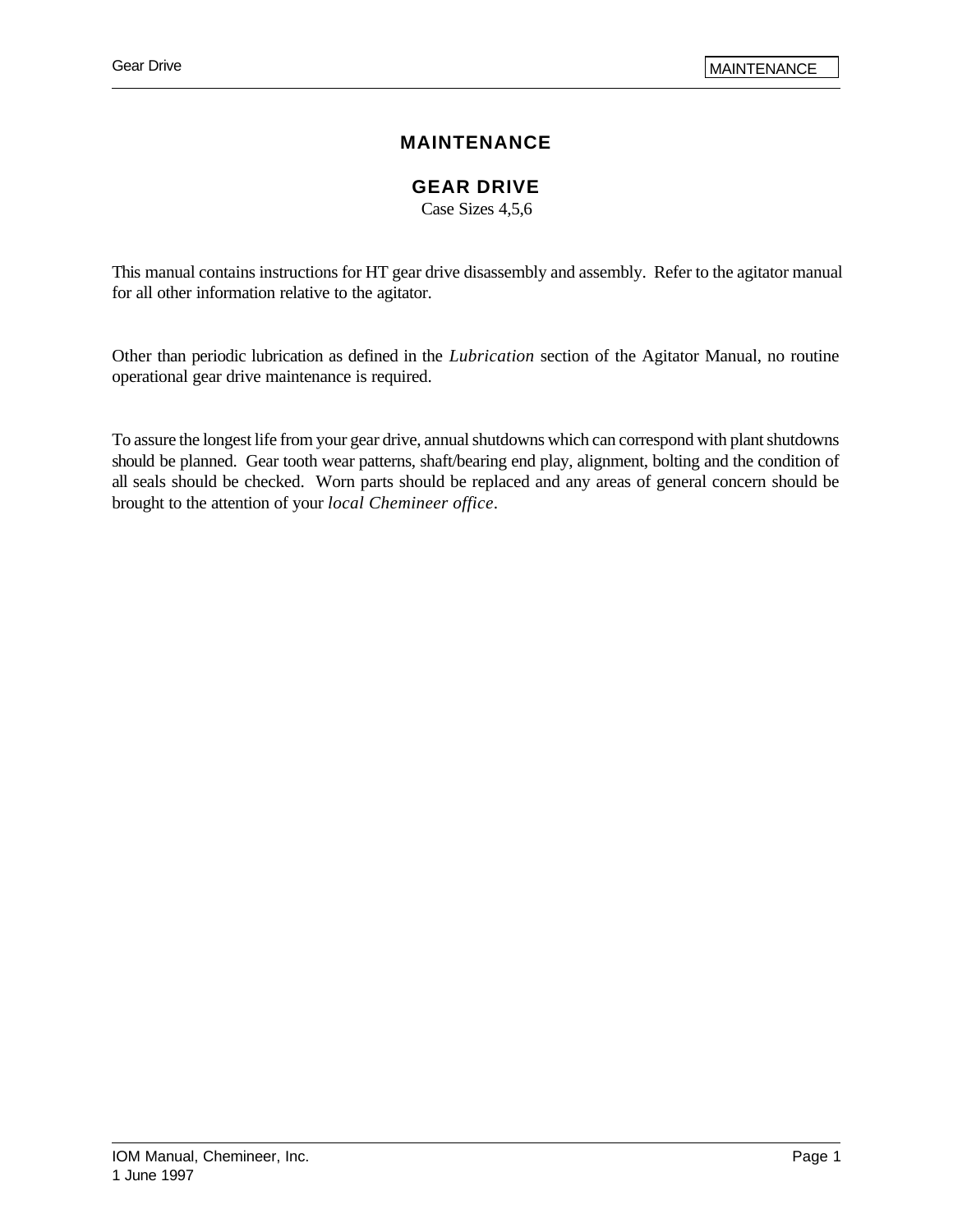Case Sizes 4,5,6

#### **Disassembly**

**Gear Drive** (*Figure 18, page 26*)

- 1. Remove change gear cover **[276]** and gasket **[277]**.
- 2. Remove pinion locknut **[217]** and change pinion washer **[216]**.
- 3. Remove change pinion **[215]**. All change pinions are spline mounted.
- 4. If the gear drive is equipped with a low speed oil wiper, remove slinger trough **[332]**. See the *Supplemental Information* section of this manual.
- 5. Loosen change gear bolt **[218]** two turns. Apply a gear puller to disengage the taper. Remove the gear puller and remove change gear bolt **[218]**, lockwasher **[219]** and change gear washer **[220]**. All change gears are taper hub mounted.

*CAUTION! Release of taper fit can cause the change gear to jump off the shaft if not retained.*

- 6. Remove change gear and key **[221, 222]**.
- 7. Remove spiral bevel pinion cartridge assembly **[223]** *(Figure 1, page 4)* and shim set **[236]**. Keep the shim set intact for reference at assembly.
- 8. Remove input shaft bearing cap assembly and gasket **[201, 205]**.
- 9. Loosen the setscrew in locknut **[208]** two turns. Disengage keyed lockwasher **[209]** and remove locknut.
- 10. Press input shaft **[212]** out of bearing **[210]** cone through the change gear end of the housing. Proceed slowly when removing the input shaft through the housing to avoid damage to the input shaft.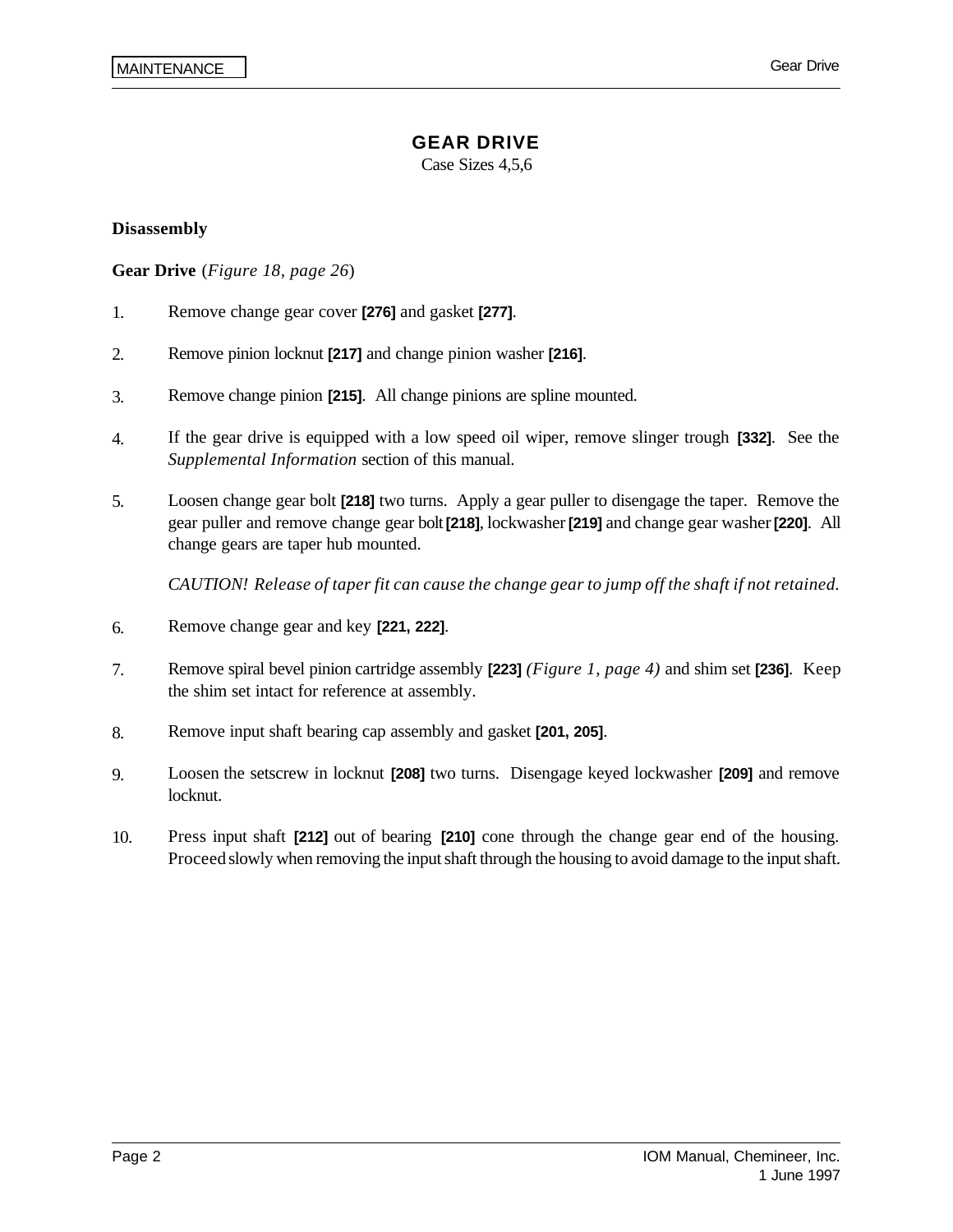## **GEAR DRIVE**

Case Sizes 4,5,6

**Disassembly** (Cont'd)

- 11. Bearing **[210, 213, 226, 228 and 241]** cups are mounted with interference fits and can be difficult to remove with a commercial bearing puller. Removal can be made easier by welding a 1/8" (3 mm) bead completely around the cup in the center of the roller race. Upon cooling, the cup will shrink allowing removal. Be sure to protect adjacent surfaces from weld spatter.
- 12. Remove bearing **[210, 213]** cups from the housing.
- 13. Remove upper bearing cap **[240]** and shim set **[243]**. Keep the shim set intact for reference at assembly.
- 14. Install a 1/2-13 eyebolt in the end of output shaft **[247]**. Lift the output shaft assembly *(Figure 2, page 5*) out of the housing.
- 15. Remove lower bearing cap assembly **[256]** and shim set **[259]**. Keep the shim set intact for reference at assembly. Remove bearing **[255]** cup from the housing.

The gear drive is now disassembled into major subassemblies; input shaft, spiral bevel pinion cartridge, output shaft and bearing caps.

*NOTE: When the gear drive is fully disassembled, all bearings, lip seals, o-rings, shims and gaskets should be replaced with new parts. When replacing bearings, always replace both cup and cone. Replace gears in sets. Spiral bevel gears must always be replaced in matched sets.*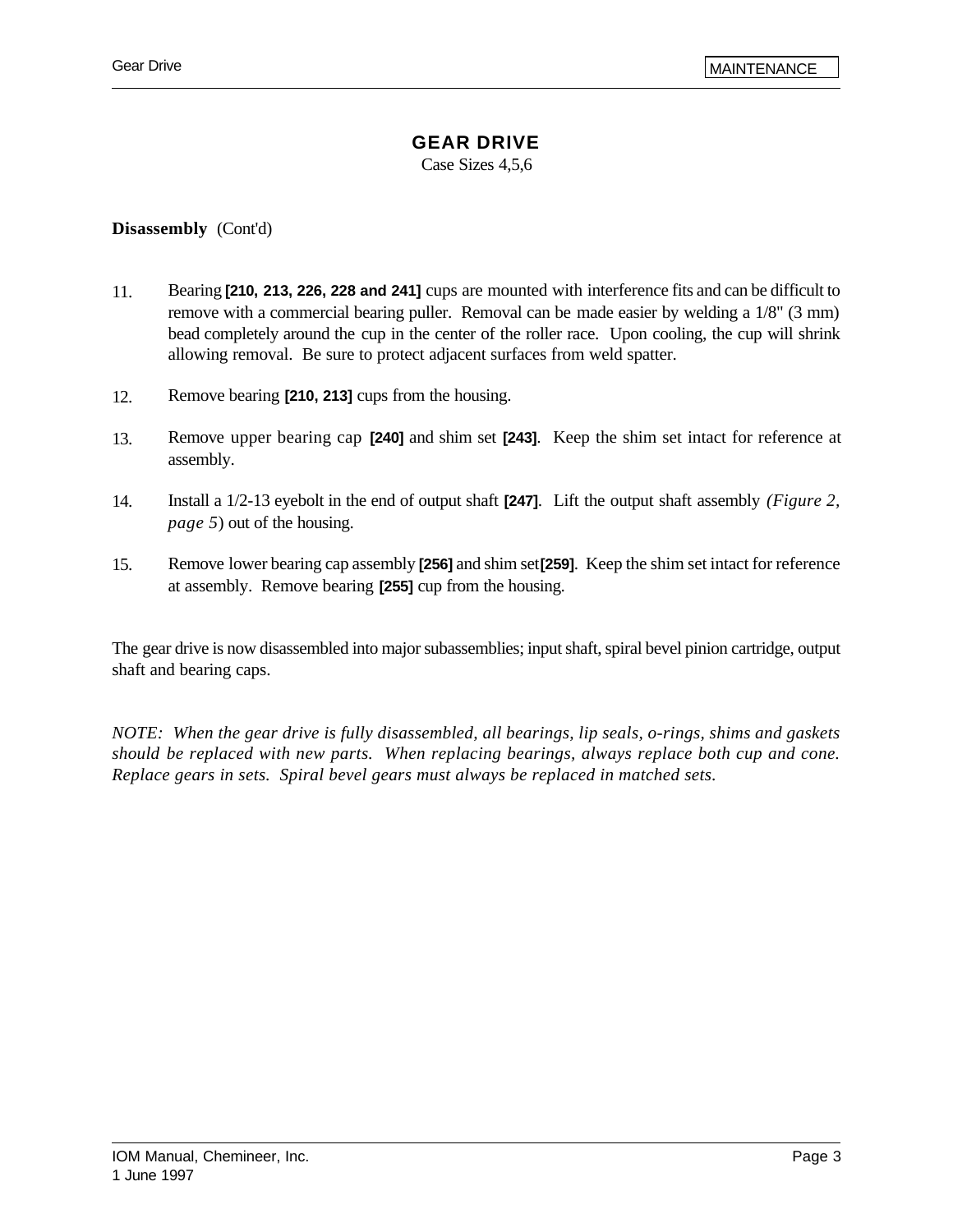Case Sizes 4,5,6

**Disassembly** (Cont'd)

#### **Spiral Bevel Pinion Cartridge**

- 1. Remove the setscrew from locknut **[224]**. Remove the locknut and keyed lockwasher **[225]** from the spiral bevel pinion shaft.
- 2. Press spiral bevel pinion shaft **[230]** out of bearing **[226]** cone. Press bearing **[228]** cone off the spiral bevel pinion shaft.
- 3. Remove bearing **[226, 228]** cups from the cartridge housing.



*Figure 1: Spiral Bevel Pinion Cartridge Assembly [223]*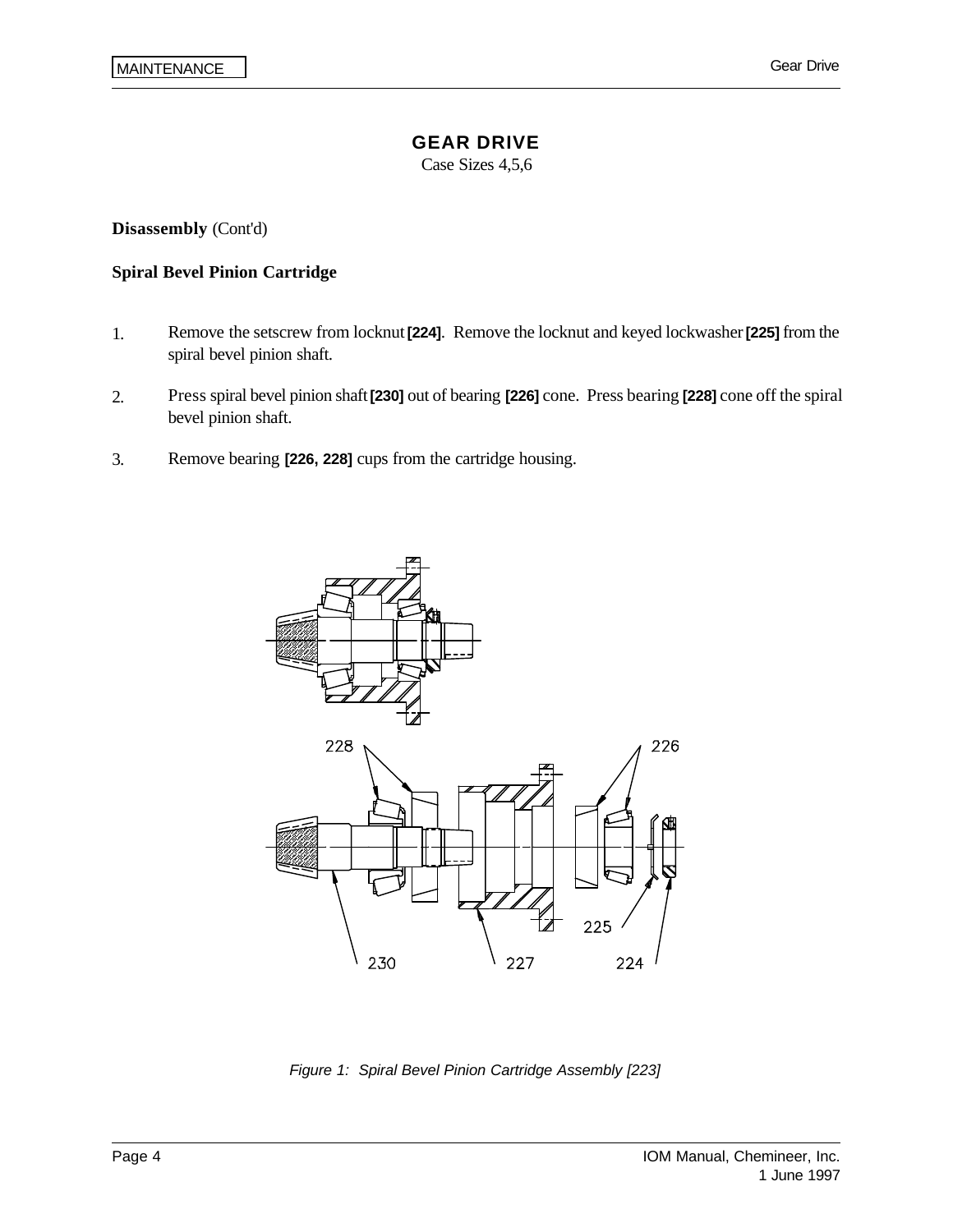### **GEAR DRIVE**

Case Sizes 4,5,6

**Disassembly** (Cont'd)

#### **Output Shaft**

- 1. Remove gear mounting bolts **[249]** and spiral bevel gear **[248]**.
- 2. Press bearing **[255]** cone off output shaft **[247]**.
- 3. Press grease retainer **[253]** and bearing **[241]** cone off the output shaft.
- 4. Remove o-ring **[254]** from the grease retainer.



*Figure 2: Output Shaft Assembly [246]*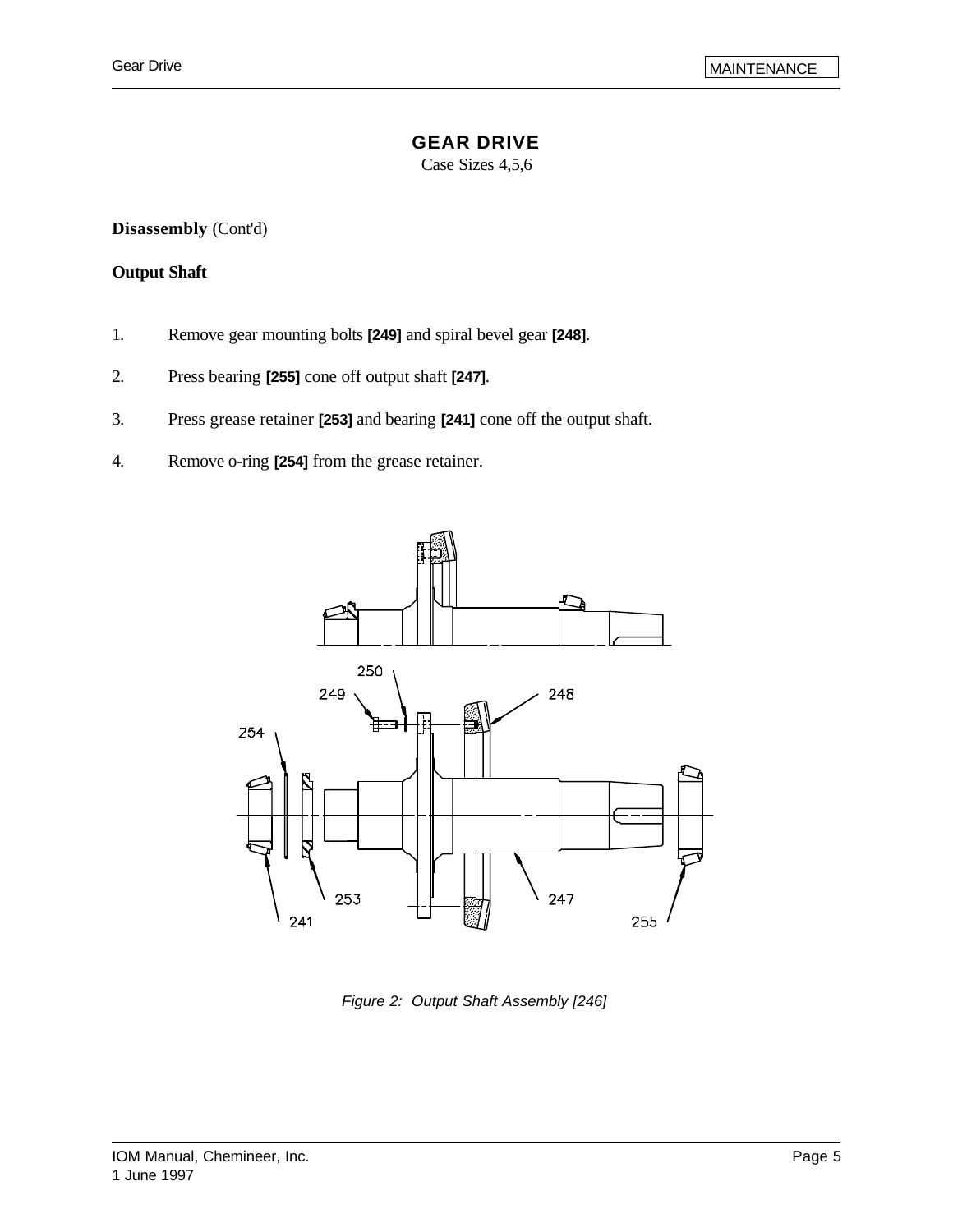Case Sizes 4,5,6

**Disassembly** (Cont'd)

#### **Upper and Lower Bearing Caps**

- 1. Remove bearing **[241]** cup from upper bearing cap **[240]**.
- 2. Press lip seal **[258]** out of lower bearing cap **[257]**.



*Figure 3: Upper Bearing Cap Assembly [239]*



*Figure 4: Lower Bearing Cap Assembly [256]*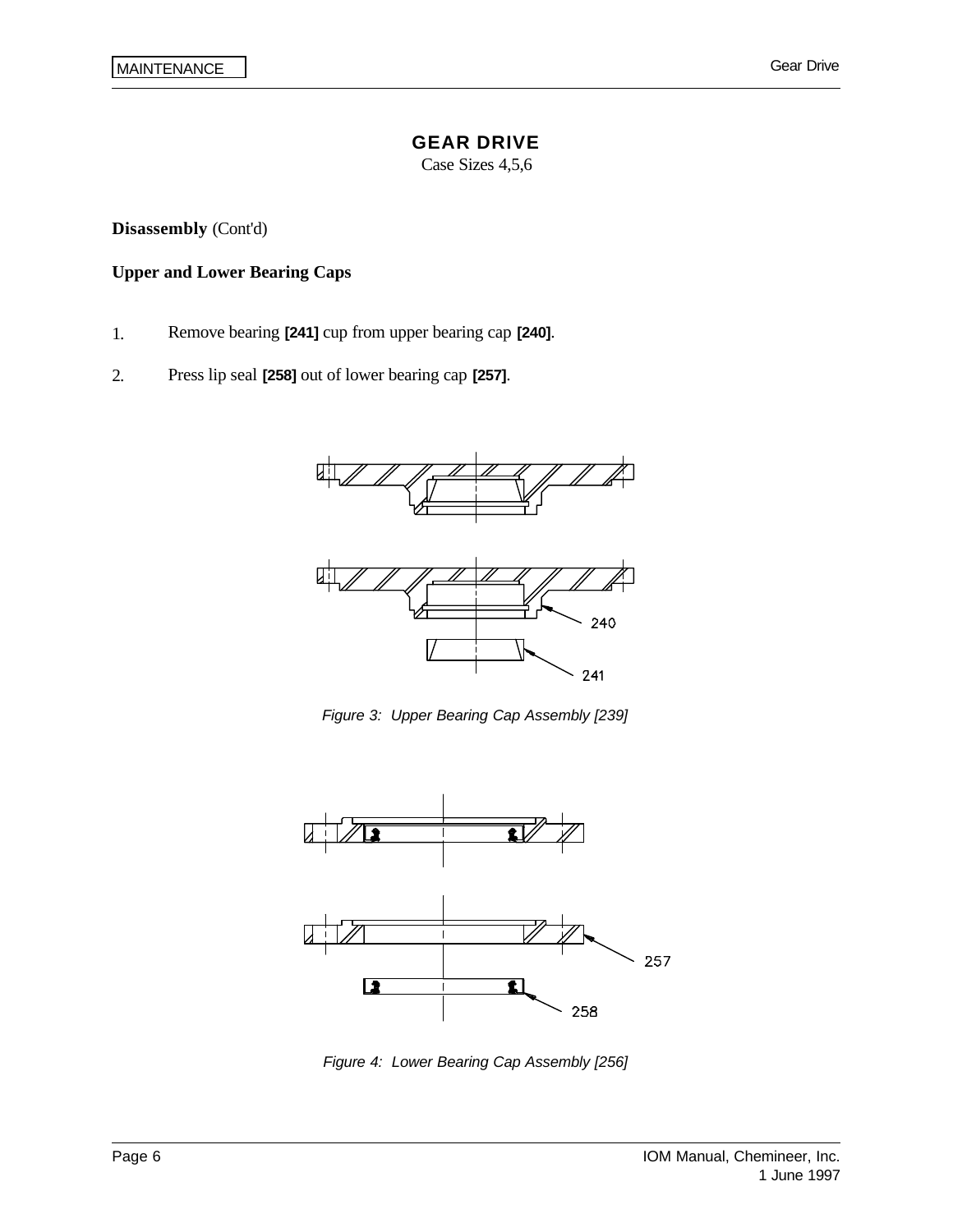## **GEAR DRIVE**

Case Sizes 4,5,6

**Disassembly** (Cont'd)

## **Input Shaft**

1. Press bearing **[213]** cone off input shaft **[212]**.



*Figure 5: Input Shaft Assembly [211]*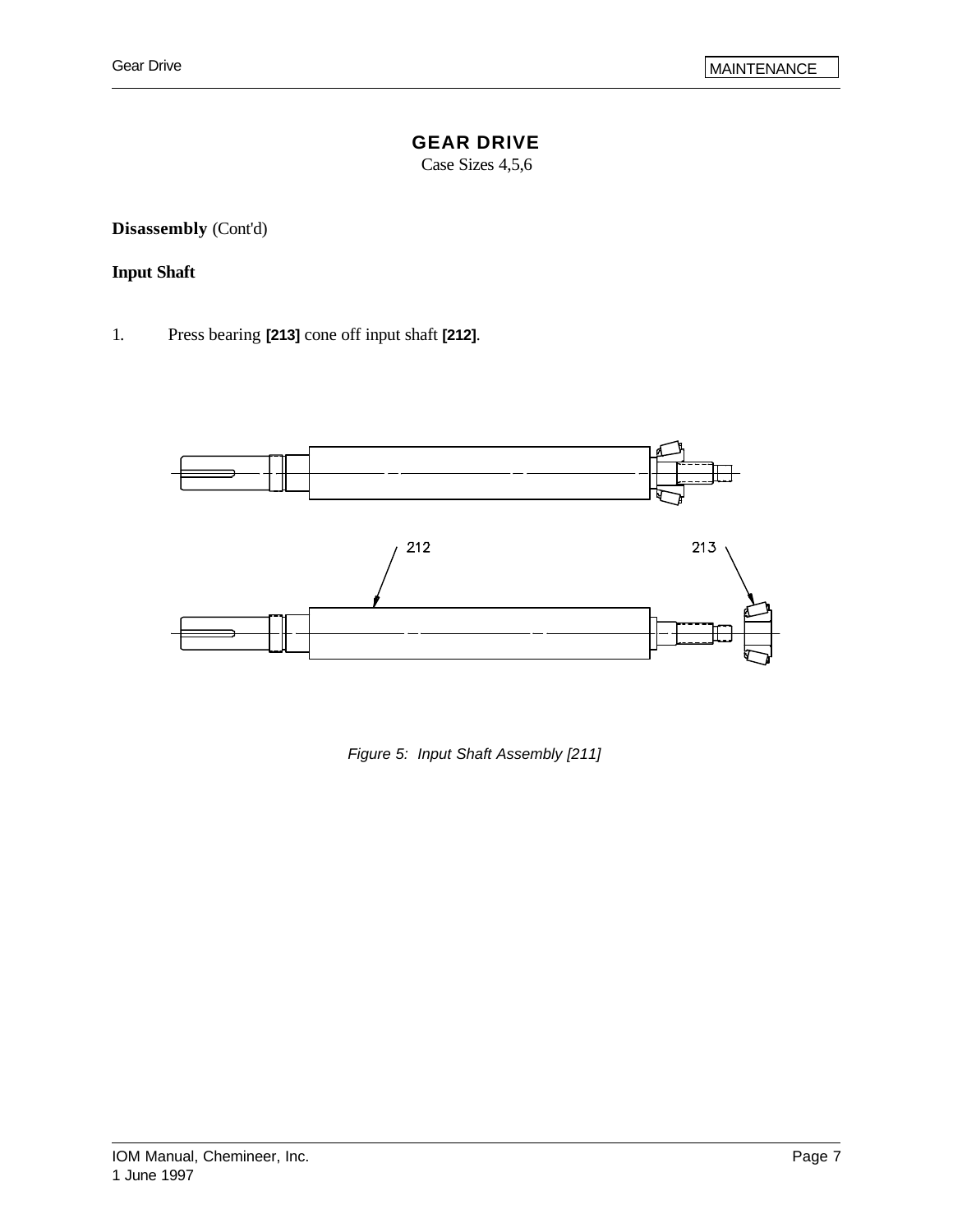Case Sizes 4,5,6

**Disassembly** (Cont'd)

#### **Input Shaft Bearing Cap**

- 1. Press lip seal **[204]** out of bearing cap **[203]**.
- 2. Remove gasket **[205]**.



*Figure 6: Input Shaft Bearing Cap Assembly [201]*

The gear drive is now fully disassembled. Clean all parts and inspect for wear. Replace worn parts as required.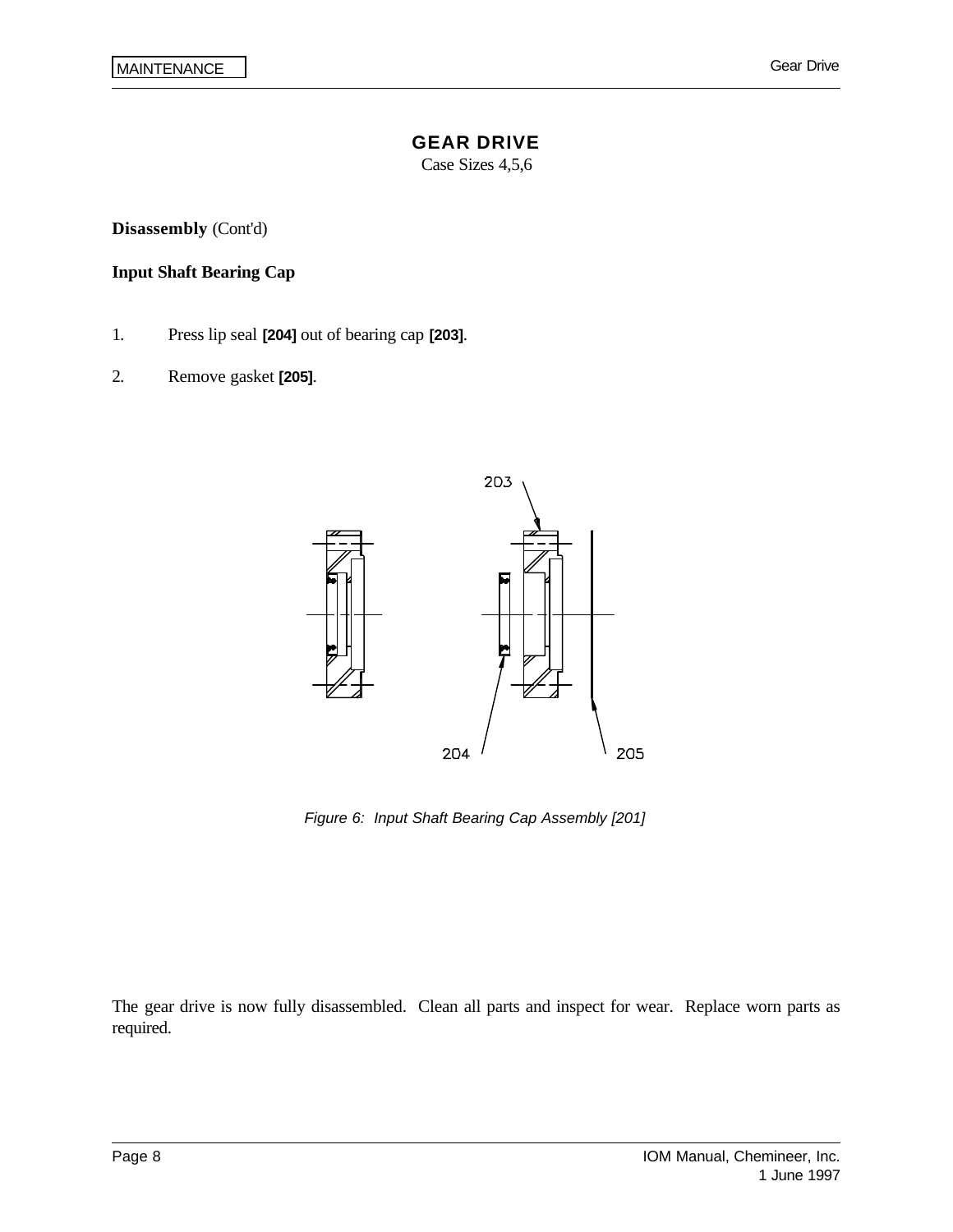## **GEAR DRIVE**

Case Sizes 4,5,6

#### **Assembly**

Inspect all bolts and setscrews for damage after cleaning (threads, shank and head). If replacement is required, replace with the equivalent type and strength grade.

Inspect and clean all tapped holes. If threads are damaged, chase with an appropriate tap.

*NOTE: The following assembly procedures require the use of a torque wrench. The values listed in Table 1, page 10 are proper tightening torques as a function of thread size.*

All bearing cones are mounted with interference fits. Heat the cones and press onto the shaft. Heat bearings in oven or oil bath.

*NOTE: Do not heat parts in excess of 275*<sup>o</sup>*F (135*<sup>o</sup>*C). Do not apply direct flame. Do not allow parts to touch the bottom or sides of the oven or oil bath.* 

Bearing **[210, 213, 226, 228 and 241]** cups are mounted with interference fits. Press bearing cups into their housings cold. *Placing the cups in dry ice will cause them to shrink and ease installation.*

Before installing lip seals, clean the cap bore and apply Permatex #2 or equal to the outside of the lip seal. Install lip seal with the seal lip toward the bearing. Before installation on a shaft, coat the shaft and seal lip with bearing grease.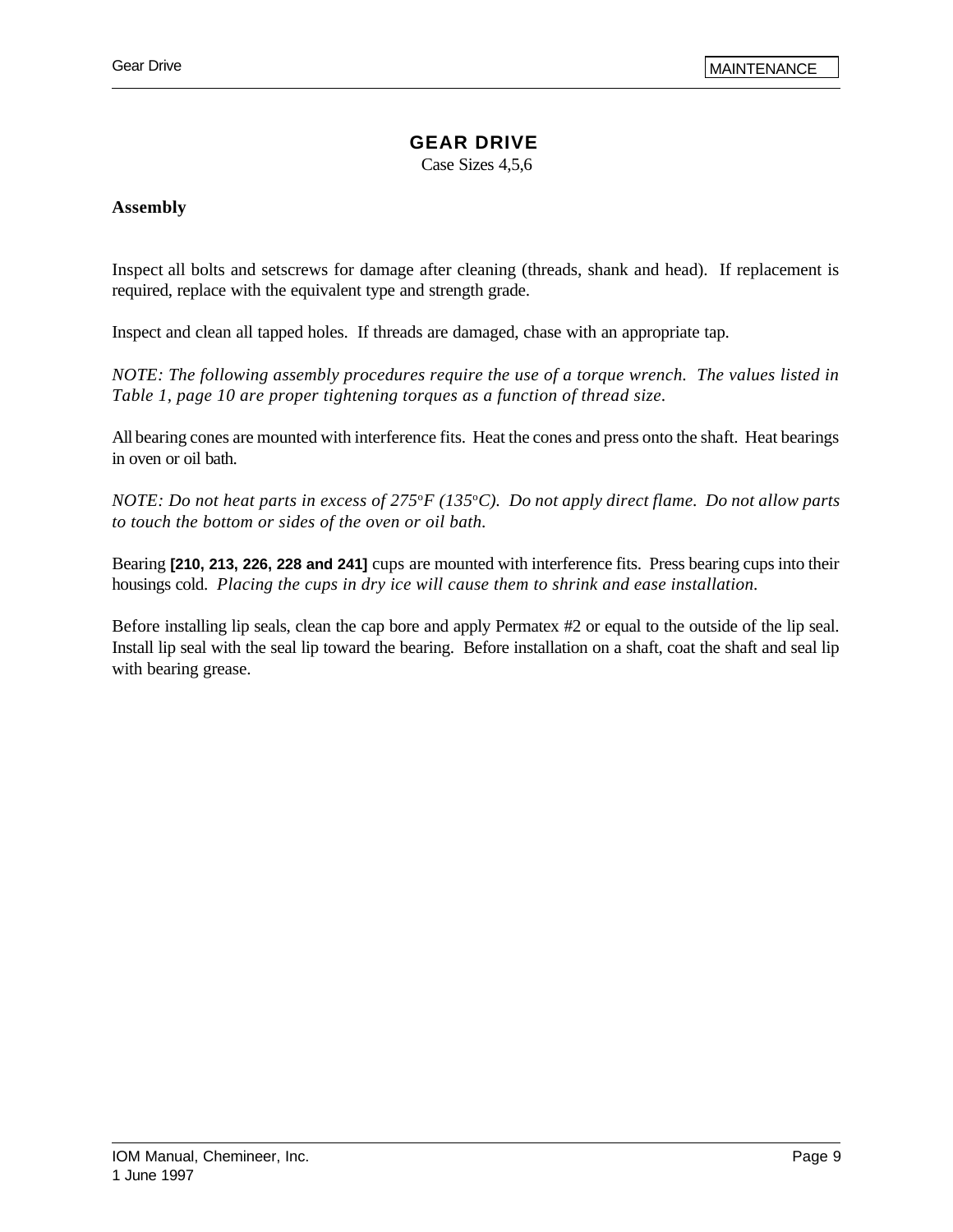#### Case Sizes 4,5,6

#### *TABLE 1: BOLT TIGHTENTING TORQUE(1),(2)*

|                            | <b>CARBON STEEL(3)</b>       |                          |         |           |  |
|----------------------------|------------------------------|--------------------------|---------|-----------|--|
|                            | Grade 2                      |                          | Grade 5 |           |  |
| <b>Bolt</b><br><b>Size</b> | ft Ib                        | Nm                       | ft Ib   | <b>Nm</b> |  |
| $8 - 32$                   | 1.2                          | 1.6                      | 1.9     | 2.5       |  |
| $10 - 24$                  | 1.7                          | 2.3                      | 2.7     | 3.6       |  |
| 10-32                      | 1.9                          | 2.6                      | 3.1     | 4.1       |  |
| $1/4 - 20$                 | 4.1                          | 5.6                      | $\,6\,$ | 8.1       |  |
| $5/16 - 18$                | 8.3                          | 11                       | 13      | 17        |  |
| $5/16 - 24$                | $\blacksquare$               | $\blacksquare$           | 14      | 19        |  |
| $3/8 - 16$                 | 15                           | 20                       | 23      | 31        |  |
| $3/8 - 24$                 | $\overline{\phantom{0}}$     | $\overline{\phantom{a}}$ | 26      | 36        |  |
| $1/2 - 13$                 | 38                           | 51                       | 56      | 76        |  |
| $1/2 - 20$                 | $\qquad \qquad \blacksquare$ | $\blacksquare$           | 68      | 92        |  |
| $5/8 - 11$                 | 68                           | 92                       | 113     | 153       |  |
| $5/8 - 18$                 | $\overline{a}$               | $\overline{\phantom{a}}$ | 135     | 161       |  |
| $3/4 - 10$                 | 120                          | 163                      | 200     | 271       |  |
| $3/4 - 16$                 | $\overline{\phantom{0}}$     | $\overline{\phantom{a}}$ | 225     | 305       |  |
| $7/8-9$                    | 105                          | 143                      | 296     | 401       |  |
| $1 - 8$                    | 165                          | 224                      | 443     | 601       |  |
| $1! 1/8-7$                 | 225                          | 305                      | 596     | 808       |  |
| $1! 1/4-7$                 | 315                          | 428                      | 840     | 1139      |  |
| $1!3/8-6$                  | 417                          | 566                      | 1103    | 1495      |  |
| $1! 1/2-6$                 | 555                          | 752                      | 1463    | 1983      |  |

(1) Tighten all fasteners to values shown in the table unless specifically instructed to do otherwise.

<sup>(2)</sup> Lubricate all fasteners at assembly with grease, oil or an anti-seize material. Bolt threads and contact surfaces of bolt heads and nuts should be lubricated.

 $(3)$  If fasteners cannot be lubricated, multiply table values by 1.33.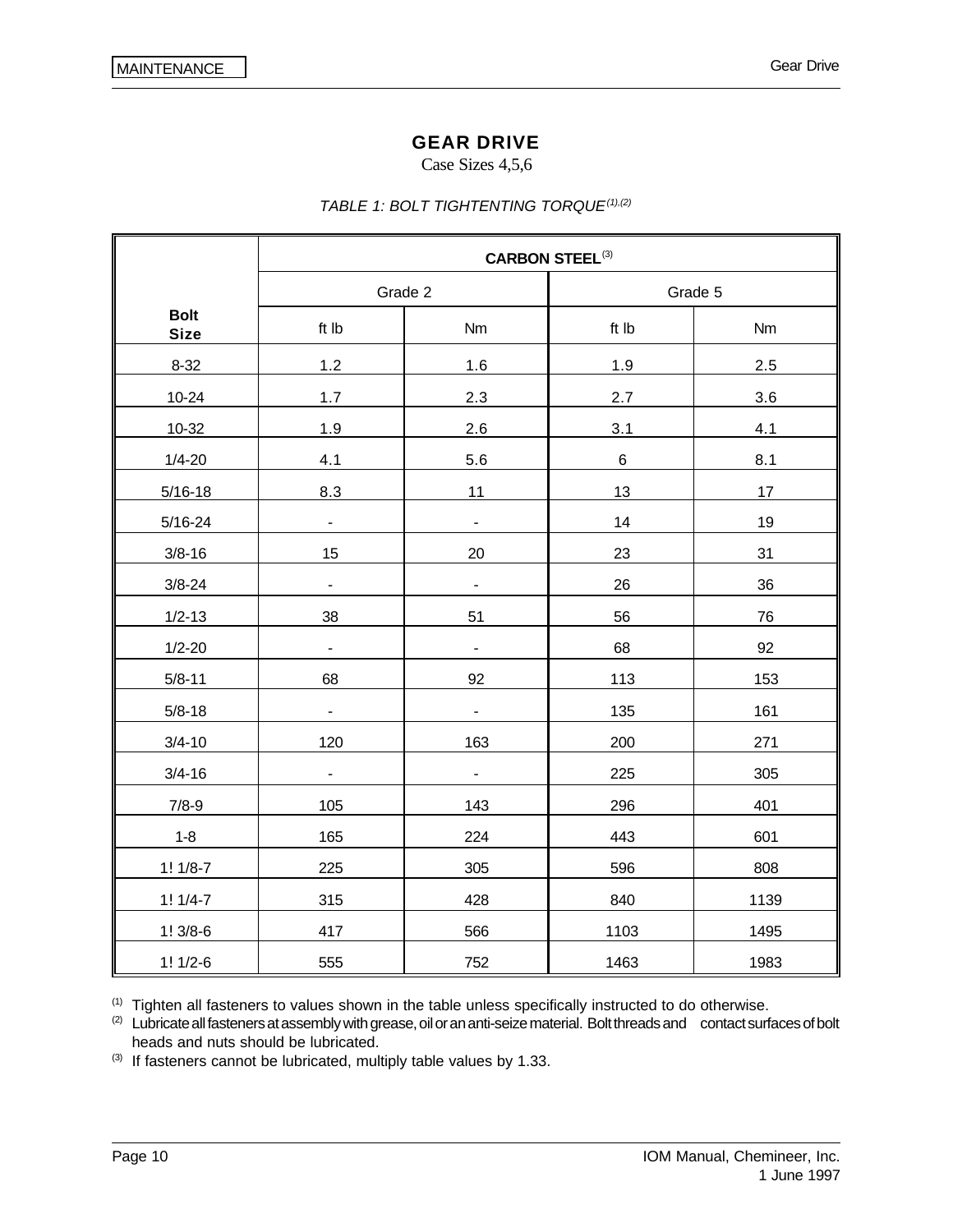### **GEAR DRIVE**

Case Sizes 4,5,6

#### **Assembly** (Cont'd)

Most gear drive bolt patterns are circular with four, six, eight, ten or twelve hole spacings. Install all bolts finger tight, then tighten in sequential order (see below) to 50% of the prescribed torque values. Repeat the sequence, tightening the bolts to full torque values.



*Figure 7: Sequential Tightening*

When tightening two or more setscrews which retain a collar, flange, or sleeve to a shaft, tighten alternately, working back and forth or around the shaft. Tighten in several steps to full torque values.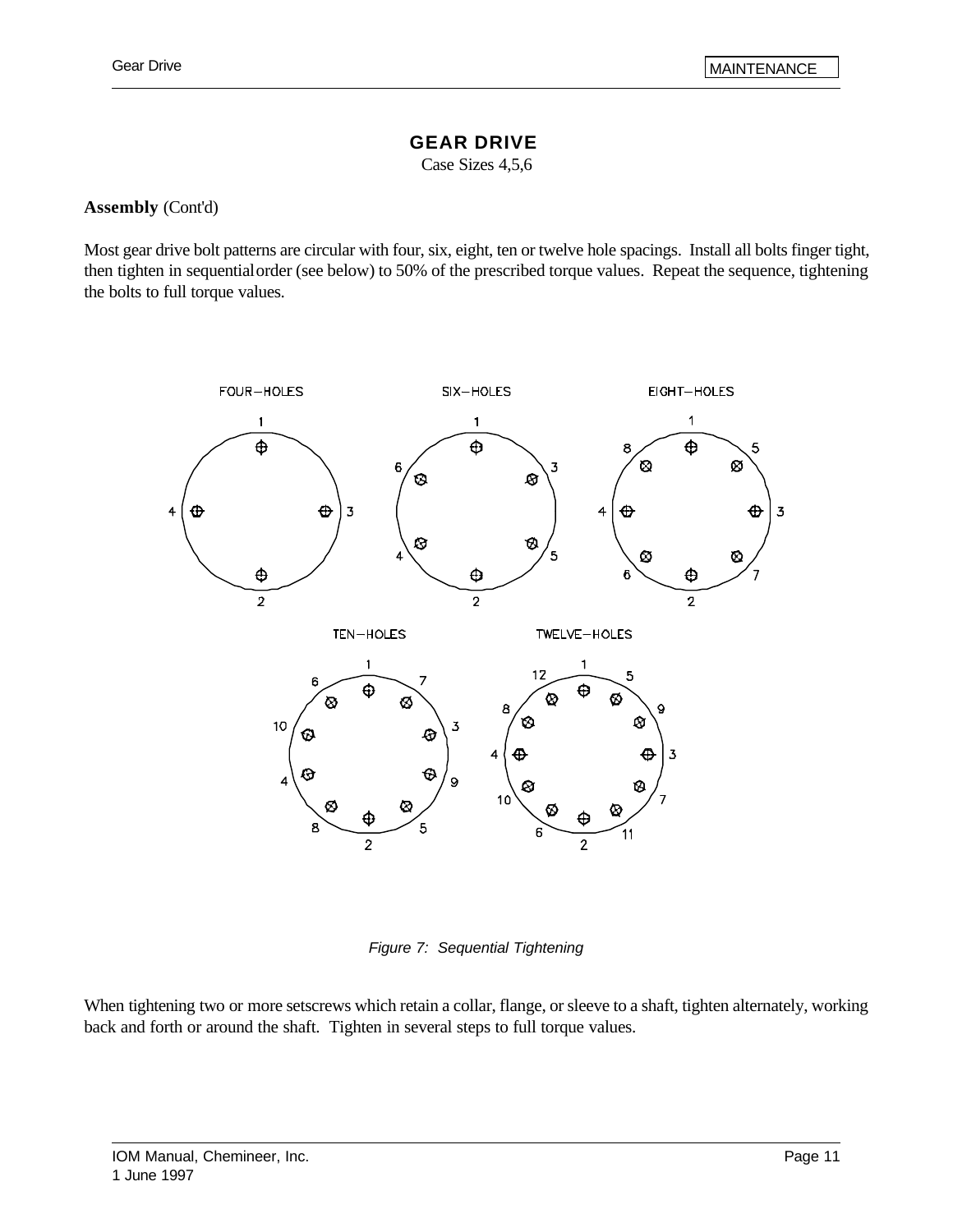Case Sizes 4,5,6

**Assembly** (Cont'd)

### **Input Shaft Bearing Cap**

- 1. Press lip seal **[204]** into input shaft bearing cap **[203]**.
- 2. Coat the gasket surface of the input shaft bearing cap with Permatex #2 or equal. Apply gasket **[205]** and align with all the holes in the cap.



*Figure 8: Input Shaft Bearing Cap Assembly [201]*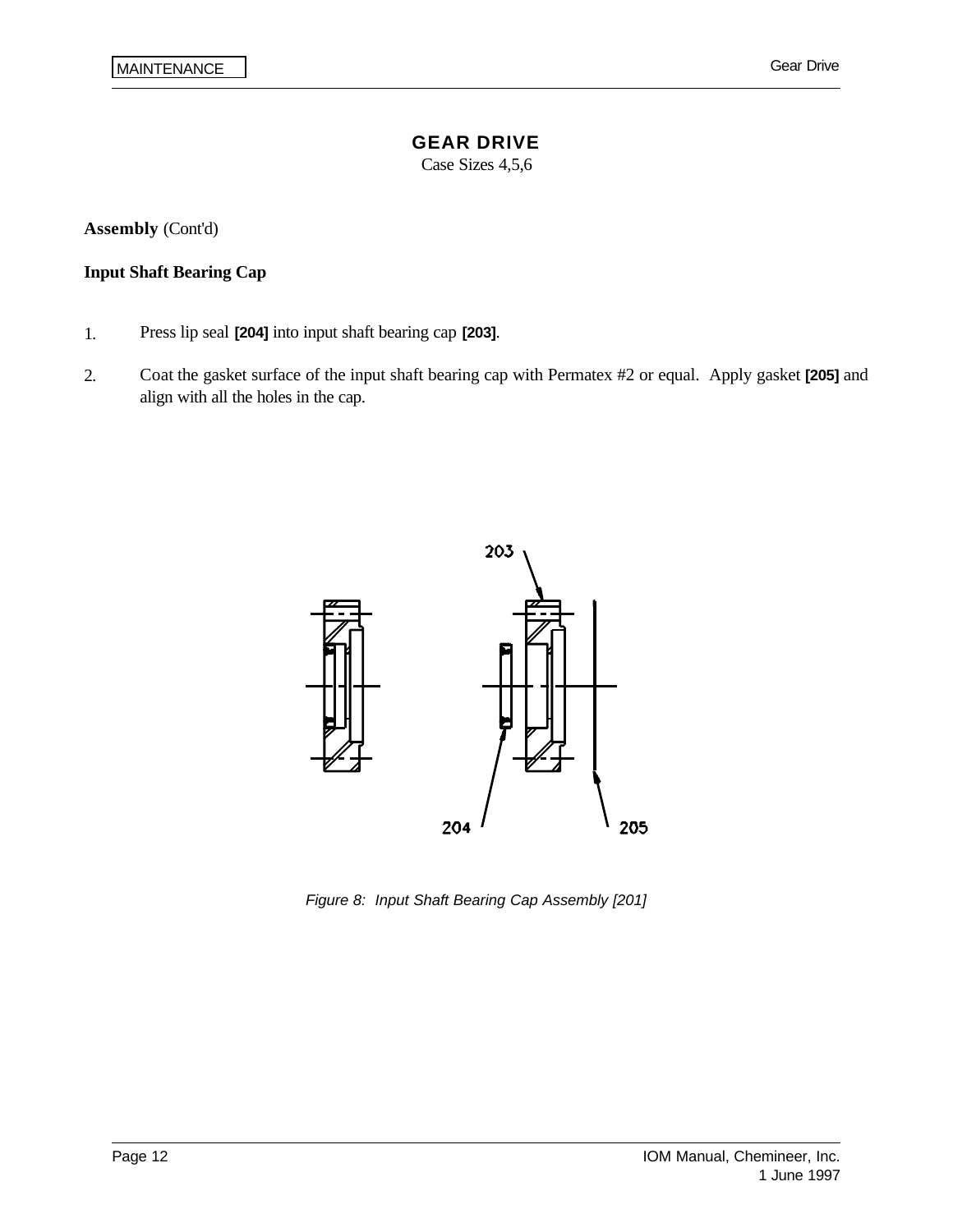### **GEAR DRIVE**

Case Sizes 4,5,6

**Assembly** (Cont'd)

#### **Input Shaft**

- 1. Heat bearing **[213]** cone and press onto the spline end of input shaft **[212]**.
- 2. Assemble change pinion **[215]**, change pinion washer **[216]**, and pinion locknut **[217]**. Tighten the pinion locknut to retain the bearing cone. The bearing cone must be firmly seated against the shaft shoulder. Check with a feeler gage.

*NOTE: Counter-bored side of the change pinion goes against the bearing face.*



*Figure 9: Input Shaft Assembly [211]*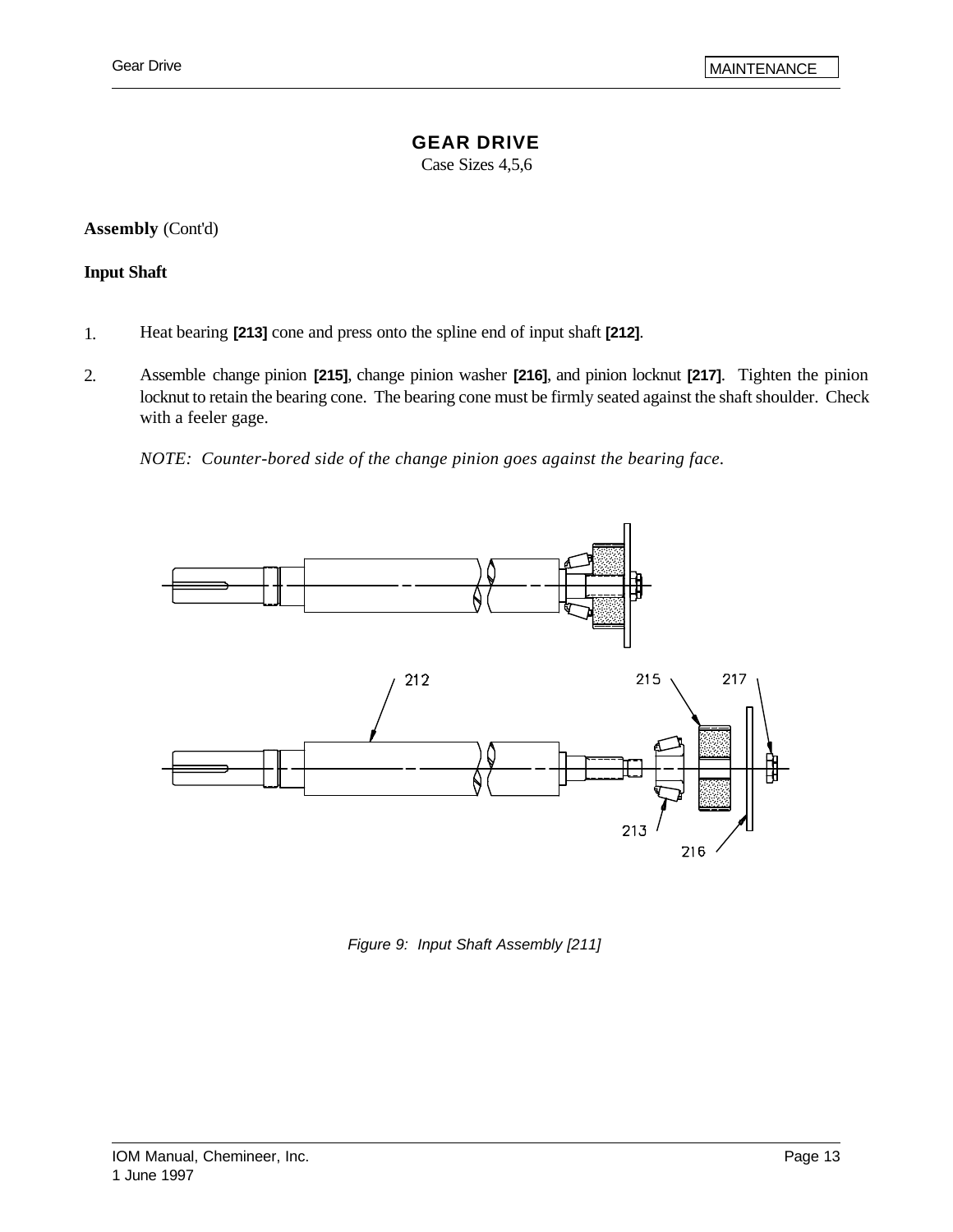Case Sizes 4,5,6

**Assembly** (Cont'd)

#### **Upper and Lower Bearing Caps**

- 1. Press bearing **[241]** cup into upper bearing cap **[240]**.
- 2. The bearing cup must be firmly seated against the cap shoulder. Check with a feeler gage.
- 3. Press lip seal **[258]** into lower bearing cap **[257]**.



*Figure 10: Upper Bearing Cap Assembly [239]*



*Figure 11: Lower Bearing Cap Assembly [256]*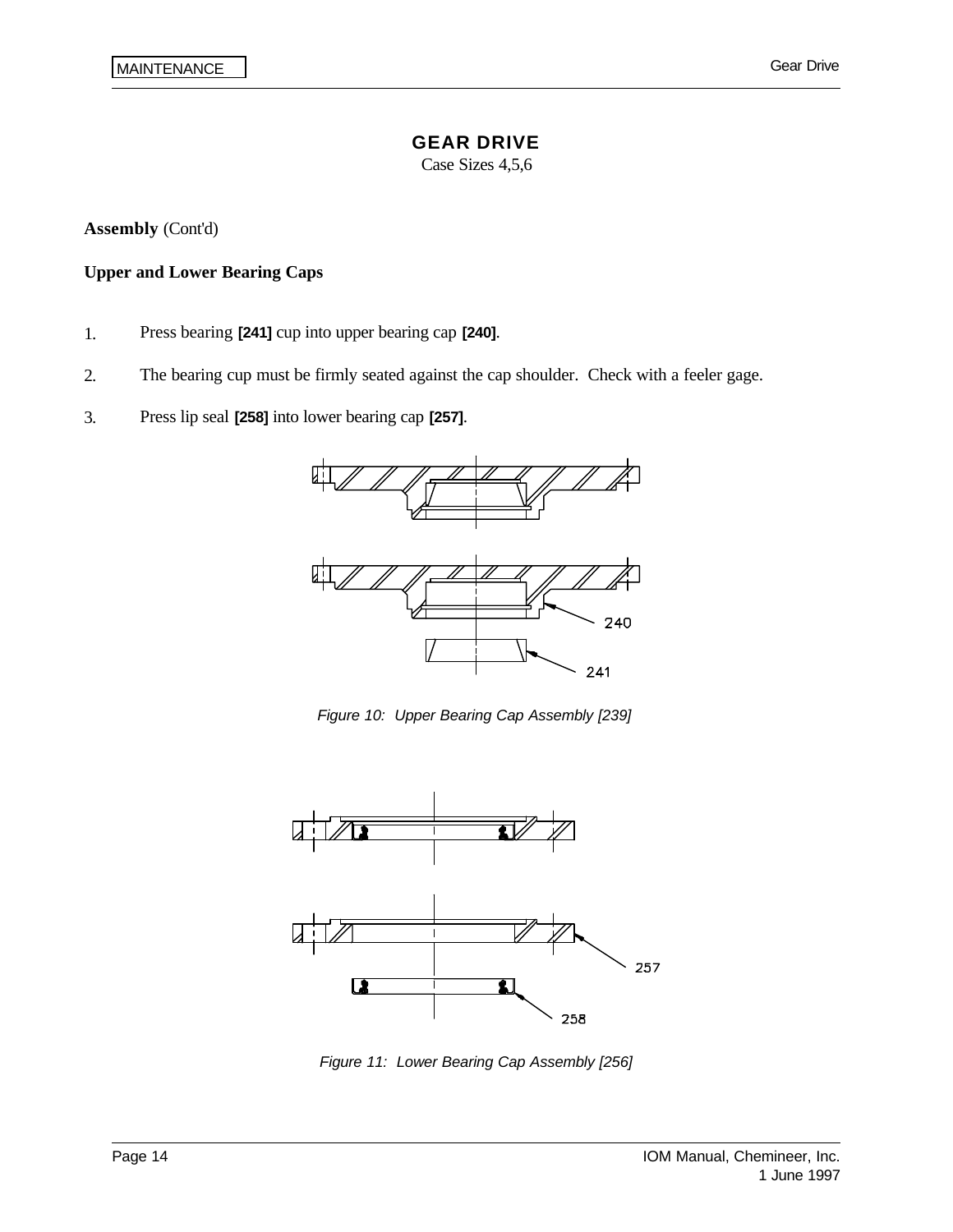### **GEAR DRIVE**

Case Sizes 4,5,6

**Assembly** (Cont'd)

#### **Output Shaft**

- 1. Heat grease retainer **[253]** and bearing **[241]** cone and press onto output shaft **[247]**.
- 2. Heat bearing **[255]** cone and press onto the output shaft. The grease retainer and bearing cones must be firmly seated against the shaft shoulders. Check with a feeler gage.
- 3. Install spiral bevel gear **[248]**.
- 4. Install bolts and lockwashers **[249, 250]** and torque to the value shown in *Table 1, page 10.*
- 5. Install o-ring **[254]**.



*Figure 12: Output Shaft Assembly [246]*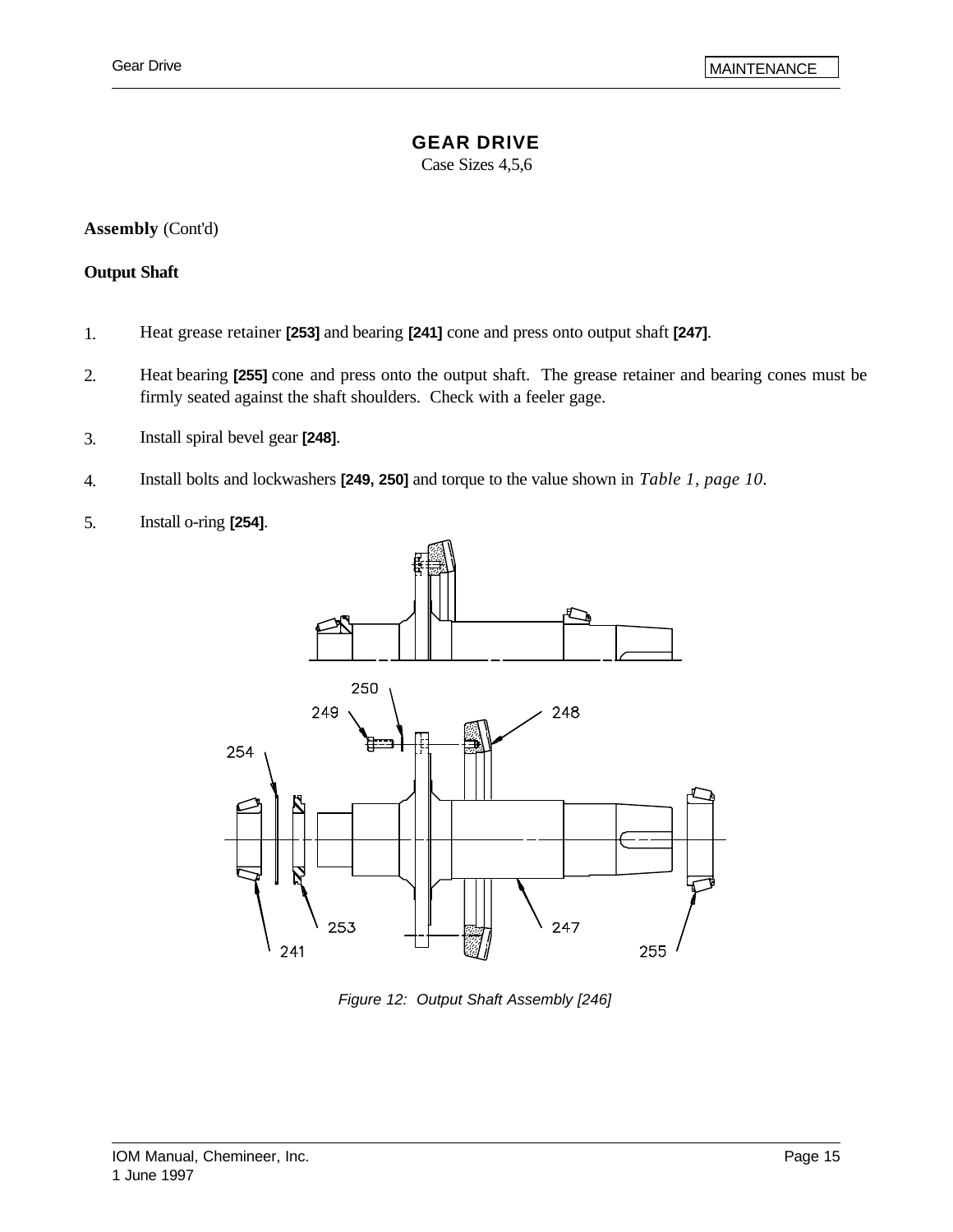Case Sizes 4,5,6

**Assembly** (Cont'd)

#### **Spiral Bevel Pinion Cartridge**

- 1. Press bearing **[226, 228]** cups into cartridge housing **[227]**. The bearing cups must be firmly seated against the housing shoulders. Check with a feeler gage.
- 2. Heat and press bearing **[228]** cone onto spiral bevel pinion shaft **[230]**. Allow the bearing to cool. The cone must be firmly seated against the shaft shoulder. Check with a feeler gage.
- 3. Insert the spiral bevel pinion shaft into the cartridge housing.
- 4. Heat bearing **[226]** cone and press it onto the spiral bevel pinion shaft while turning the cartridge housing by hand. The cartridge housing should show slight resistance to turning. Maintain this pressure while the bearing cone cools.



*Figure 13: Spiral Bevel Pinion Cartridge Assembly [223]*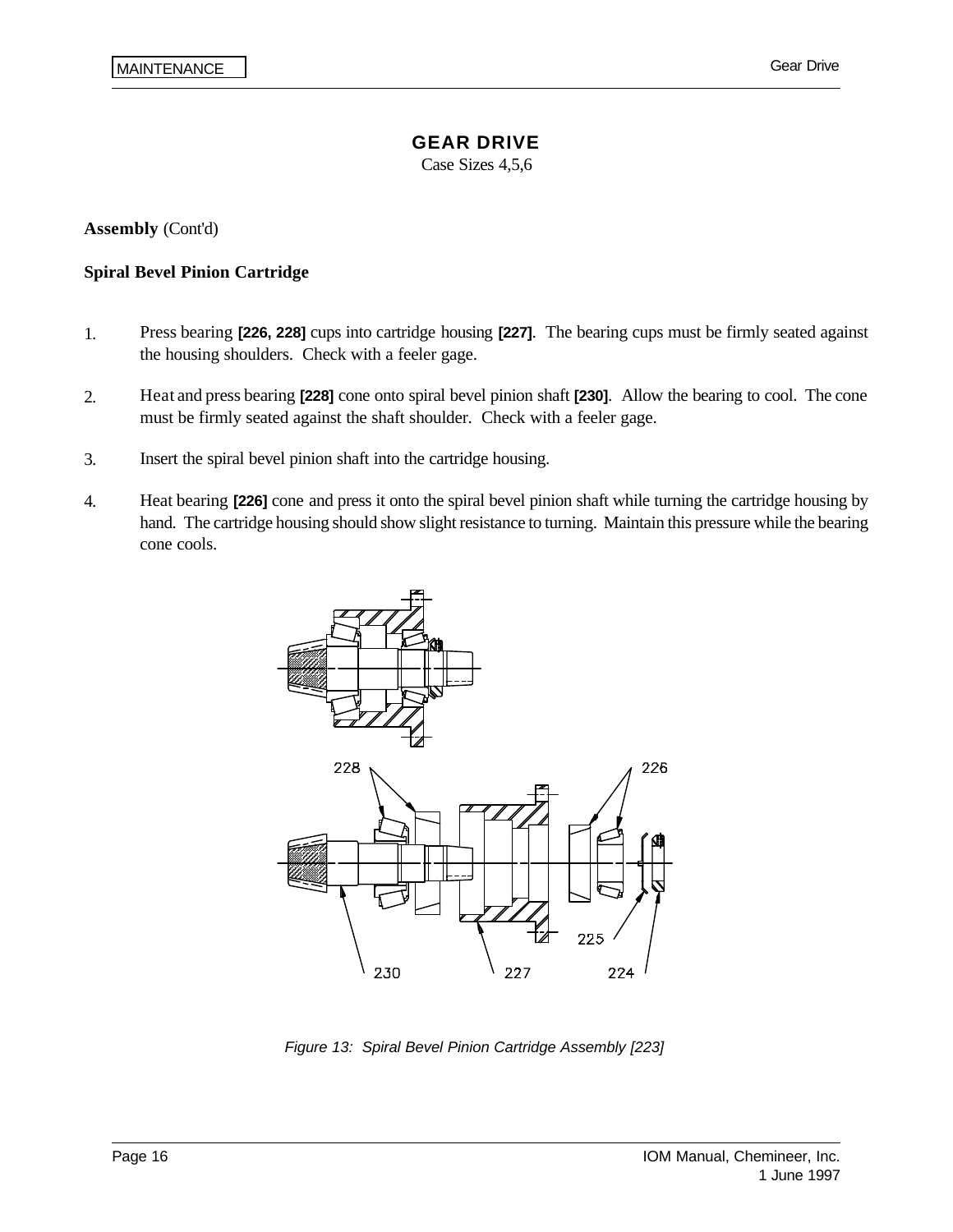## **GEAR DRIVE**

Case Sizes 4,5,6

#### **Assembly** (Cont'd)

- 5. Clamp the housing flange of the cartridge assembly in a soft jawed bench vise.
- 6. Spray the bearings and shaft threads with light machine oil and install locknut and keyed lockwasher **[224, 225]** finger tight.
- 7. Install bolt **[218]** and tighten securely.



*Figure 14: Torque Reading*

8. Apply a torque wrench and measure the shaft turning torque. The torque reading is to be taken while rotating the pinion shaft at about 3 rpm. Increase turning torque by tightening locknut **[224]**. Turn shaft one complete revolution between adjustments. Adjust to:

> Case Size 4: 6.5 in lb ( .73 Nm) Case Size 5: 9.0 in lb (1.02 Nm) Case Size 6: 9.0 in lb (1.02 Nm)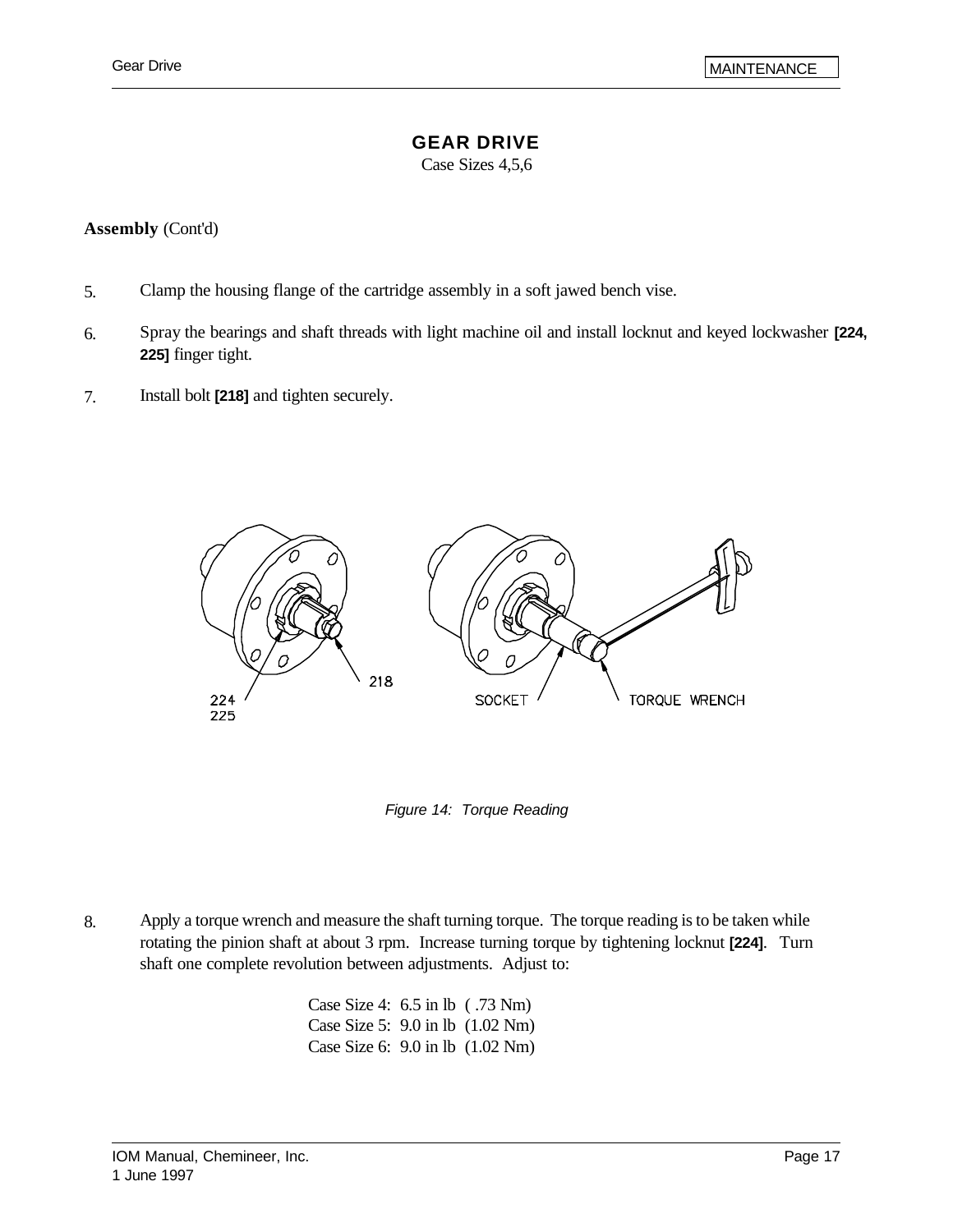Case Sizes 4,5,6

#### **Assembly** (Cont'd)

9. Engage keyed lockwasher **[225]** and torque locknut **[224]** setscrew to the value shown in *Table 1, page 10*. Precision measure and record the assembled height "A" of the spiral bevel pinion cartridge assembly. This measurement will be required to set the mounting distance of the spiral bevel pinion. Delete the original dimension stamped on the cartridge housing.



*Figure 15: Cartridge Measurement*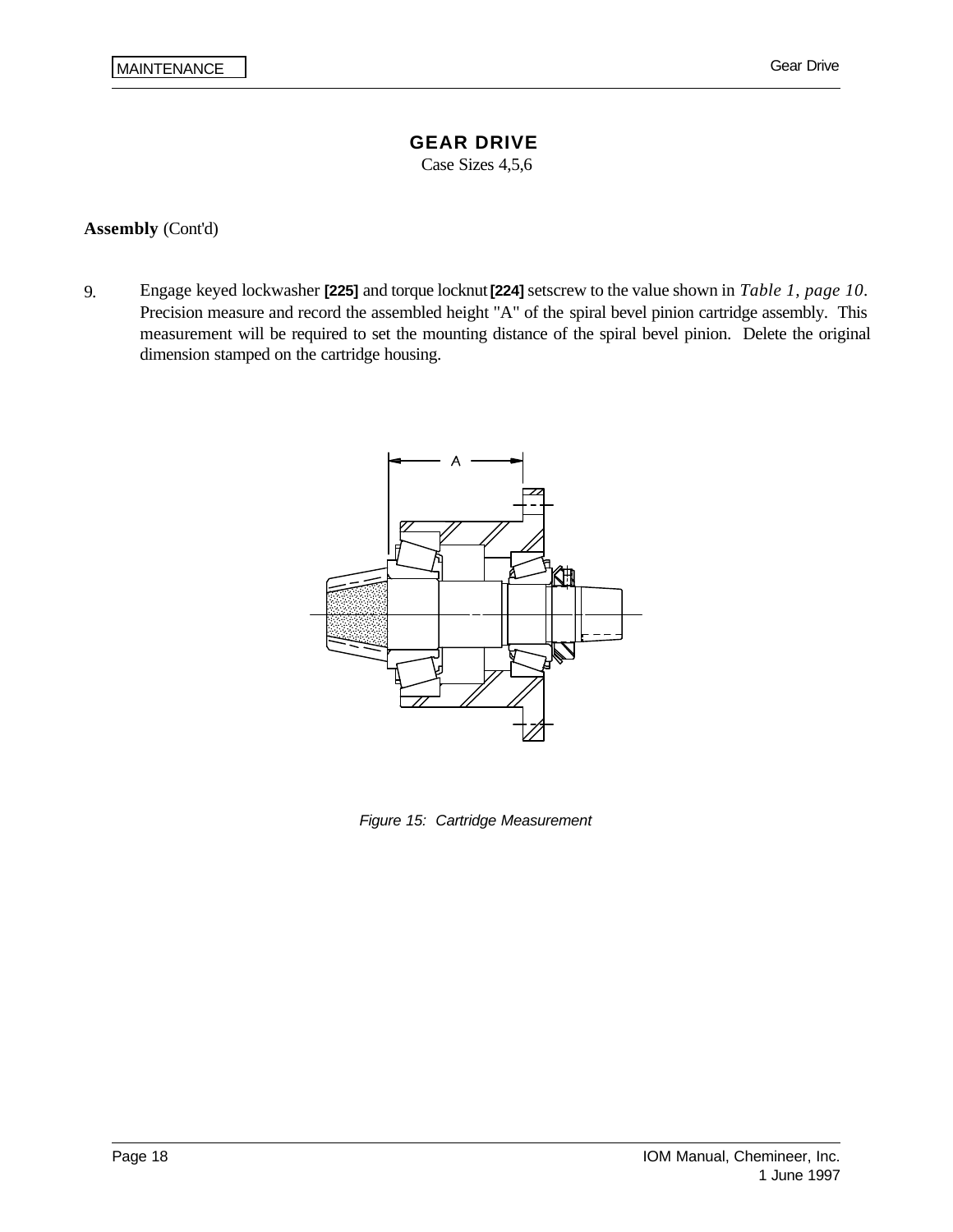## **GEAR DRIVE**

Case Sizes 4,5,6

## **Assembly** (Cont'd)

## **Gear Drive**

1. Calculate required pinion cartridge shim set **[236]** thickness as follows:



*Figure 16: Shim Calculation*

A+MD!B = Shim set **[236]** thickness

MD = Pinion mounting distance (MD X.XXX) etched on the small end of the pinion.

 $B =$  Dimensional value marked on the housing.

A = Assembled cartridge height measurement *(Figure 15, page 18.)*

- 2. Using a paint stick, highlight the top edge of the tooth marked with an "X" on the spiral bevel pinion.
- 3. Install spiral bevel pinion cartridge assembly **[223]** and shim set **[236]** into the housing.
- 4. Install bolts and lockwashers **[237, 238]** and torque to the value shown in *Table 1, page 10*.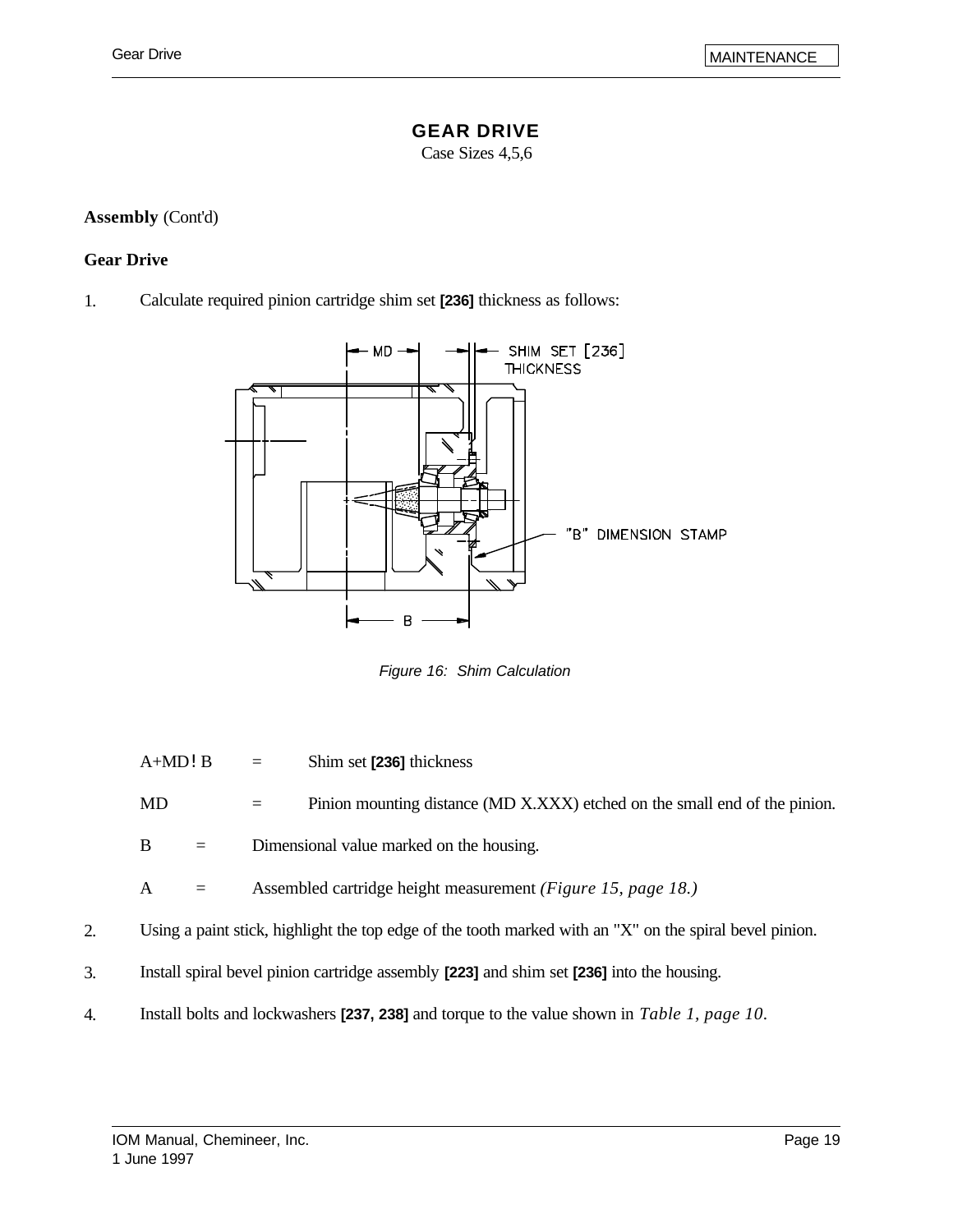Case Sizes 4,5,6

### **Assembly** (Cont'd)

5. Measure with a micrometer the thickness of original shim set **[259]** for the lower bearing cap and duplicate the thickness with new shims.

#### Example:

If the thickness of the old shim set was .062", use (12) blue shims and (1) red shim to equal .062" when compressed.

 $Red = .002" (.051 mm)$  thick Blue =  $.005$ " ( $.127$  mm) thick

- 6. Install bearing **[255]** cup, lower bearing cap assembly **[256]** and new shim set **[259]** into housing **[262]**. Install bolts and lockwashers **[260, 261]**. Torque to the value shown in *Table 1, page 10.*
- 7. Position the housing so that the lower bearing cap is down. Rotate the spiral bevel pinion shaft until the tooth marked "X" is on top center.
- 8. Using a paint stick, highlight the "X" match marks on the outside of spiral bevel gear **[248]**.
- 9. Spray bearings **[241, 255]** with light machine oil and lower output shaft assembly **[246]** into the housing. *CAUTION: Make sure the spiral bevel gear teeth marked "X" straddle the pinion shaft tooth marked "X".*
- 10. Install upper bearing cap assembly **[239]**. Bolt in place using three or four equally spaced bolts **[244]**. Alternately tighten bolts until the upper bearing cap assembly is seated on the bearing. *Do not torque the bolts; snug-up only.*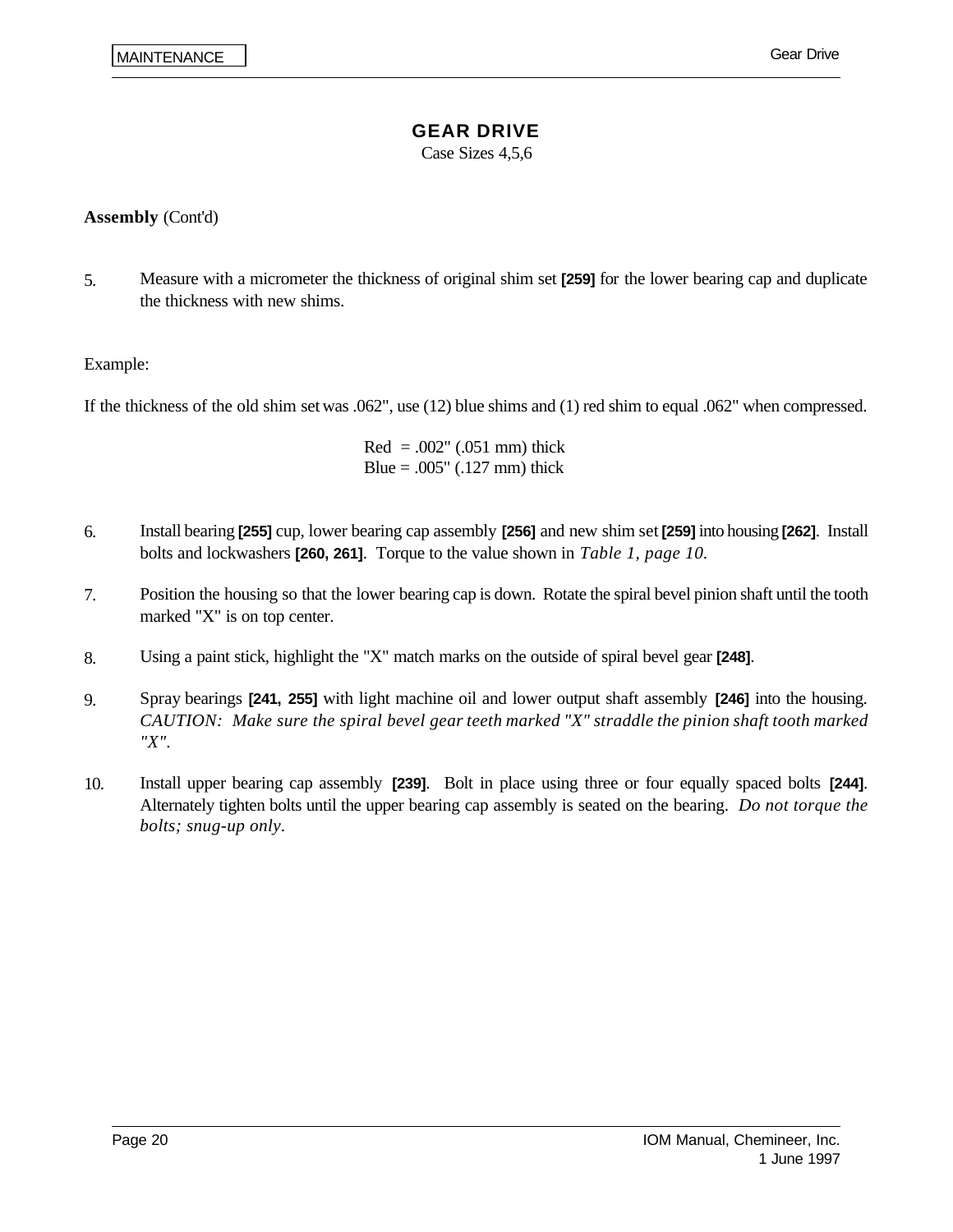

*Figure 17: Backlash Setting*

| Case Size | A                              | B          |                               |                            |
|-----------|--------------------------------|------------|-------------------------------|----------------------------|
| 4         | 15/16"<br>$(23.8 \text{ mm})$  | $5/8 - 11$ | 1"<br>$(25.4 \text{ mm})$     | 1/4"<br>$(6.4 \text{ mm})$ |
| 5         | 1!1/16"<br>$(27.0 \text{ mm})$ | $3/4 - 10$ | 1!1/4"<br>$(31.8 \text{ mm})$ | 3/8"<br>$(9.5 \text{ mm})$ |
| 6         | 1!5/16"<br>$(33.3 \text{ mm})$ | $3/4 - 10$ | 1!1/4"<br>$(31.8 \text{ mm})$ | 3/8"<br>$(9.5 \text{ mm})$ |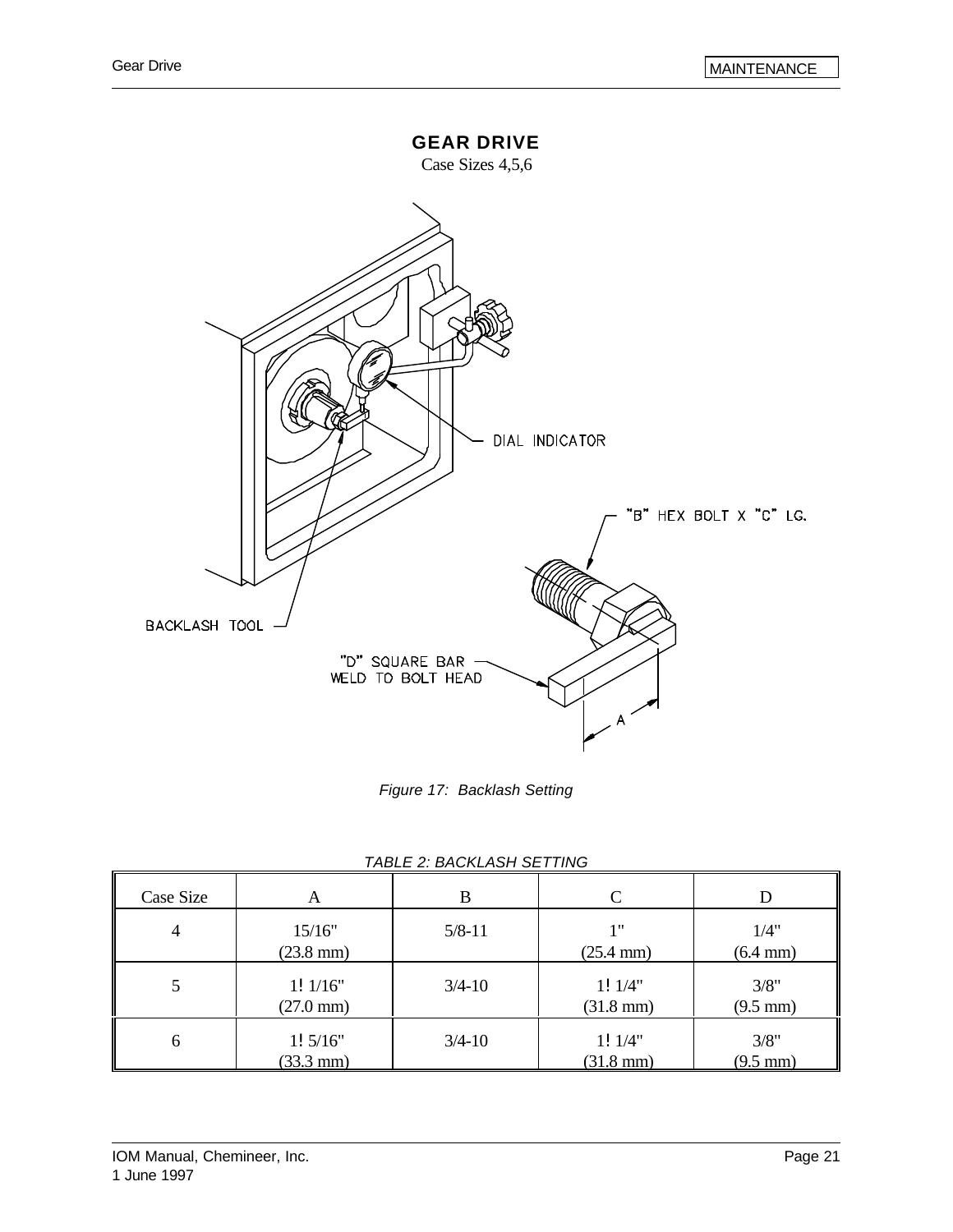Case Sizes 4,5,6

#### **Assembly** (Cont'd)

11. Install a backlash tool (supplied by others) *(Figure 17, page 21)* in the spiral bevel pinion shaft and measure the backlash by placing a dial indicator against the backlash tool at a right angle to the rotation. Restrain the output shaft from turning and rotate the spiral bevel pinion shaft back and forth to measure the free movement.

The Backlash Setting (Full Indicator Movement) is etched on the spiral bevel gear.

- 12. Take five consecutive backlash readings. Rotate the spiral bevel pinion shaft one revolution counterclockwise after each reading. Turn the pinion shaft back to the position of the lowest backlash reading.
- 13. Add shims **[259]** to lower bearing cap assembly **[256]** to decrease backlash; remove shims to increase backlash.

*NOTE: Before each shim adjustment, the bolts on the upper bearing cap should be loosened. After changing the shims, the bolts on the lower bearing cap should be torqued to the value shown in Table 1, page 10 and then the bolts on the upper bearing cap should be snugged-up.*

- 14. Measure the gap between upper bearing cap **[240]** and the housing. Count out new shims equal to the gap plus .003" to .004" to provide a bearing setting of .003" to .004" (.076 mm to .102 mm) endplay.
- 15. Install upper bearing cap assembly **[239]** with new shim set **[243]**. Install bolts and lockwashers **[244, 245]** and torque to the value shown in *Table 1.*
- 16. Check the output shaft endplay. If adjustment is required, add or subtract from shim set **[243]** to obtain .003" to .004" (.076 mm to .102 mm) endplay.
- 17. Press bearing **[210, 213]** cups into the housing. The bearing cups must be firmly seated against the housing shoulders. Check with a feeler gage.
- 18. Install input shaft assembly **[211]** into the housing through the change gear end.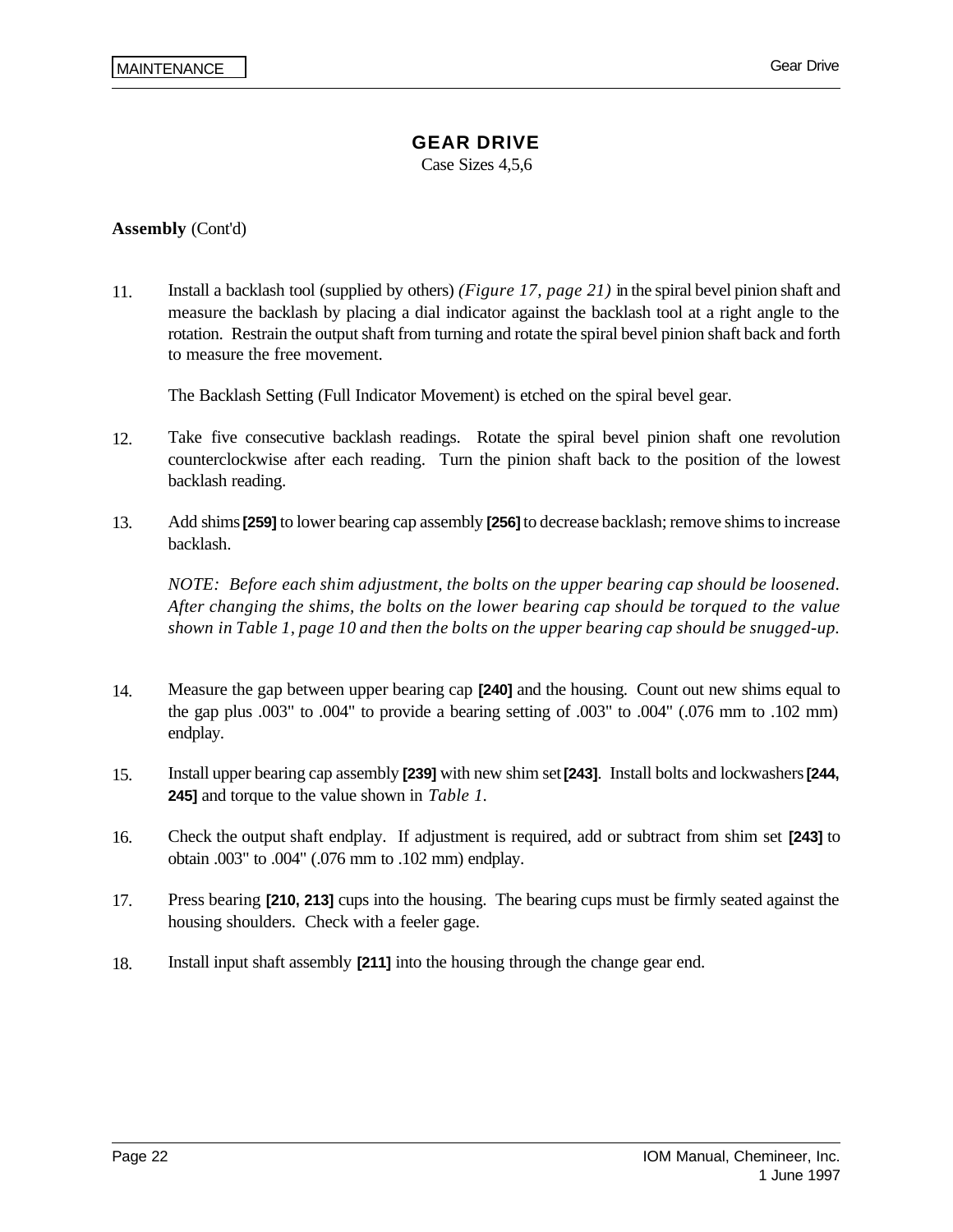## **GEAR DRIVE**

Case Sizes 4,5,6

#### **Assembly** (Cont'd)

- 19. Heat bearing **[210]** cone and press onto the input shaft.
- 20. Spray locknut **[208]** threads and face, and bearings **[210, 213]** with light machine oil. Install and tighten the locknut against the bearing cone face.
- 21. Apply torque wrench to pinion locknut **[217]** and measure the turning torque while rotating the input shaft at approximately 3 rpm.
- 22. Increase turning torque by tightening locknut **[208]**. To decrease torque, loosen the locknut and drive the input shaft axially (using a rawhide mallet). Turn the input shaft one complete revolution between adjustments. Adjust to:

Case Size 4: 5.5 in lb ( .62 Nm) Case Size 5: 8.0 in lb ( .91 Nm) Case Size 6: 9.0 in lb (1.02 Nm)

- 23. Remove the bearing locknut and install keyed lockwasher **[209]**. Reinstall the bearing locknut and tighten against the bearing. Check the turning torque.
- 24. Torque locknut **[208]** setscrew to the value shown in *Table 1, page 10.* Engage the keyed lockwasher.
- 25. Place input shaft bearing cap assembly **[201]** over the end of the input shaft. Align the four cap bolt holes with the four housing bolt holes. The fifth hole orients at the 6 o'clock position.
- 26. Assemble the input shaft bearing cap assembly to the housing with bolts and lockwashers **[206, 207]**. Torque the bolts to the value shown in *Table 1.*
- 27. Remove pinion locknut **[217]**, change pinion washer **[216]** and change pinion **[215]**.
- 28. Slide change gear **[221]** (taper bore) into place on spiral bevel pinion shaft **[230]**. The change gear bore and spiral bevel pinion shaft taper must be clean and dry prior to assembly.
- 29. Install key, bolt, lockwasher and change gear washer **[222, 218, 219 and 220]**. Torque the bolt to the value shown in *Table 1*.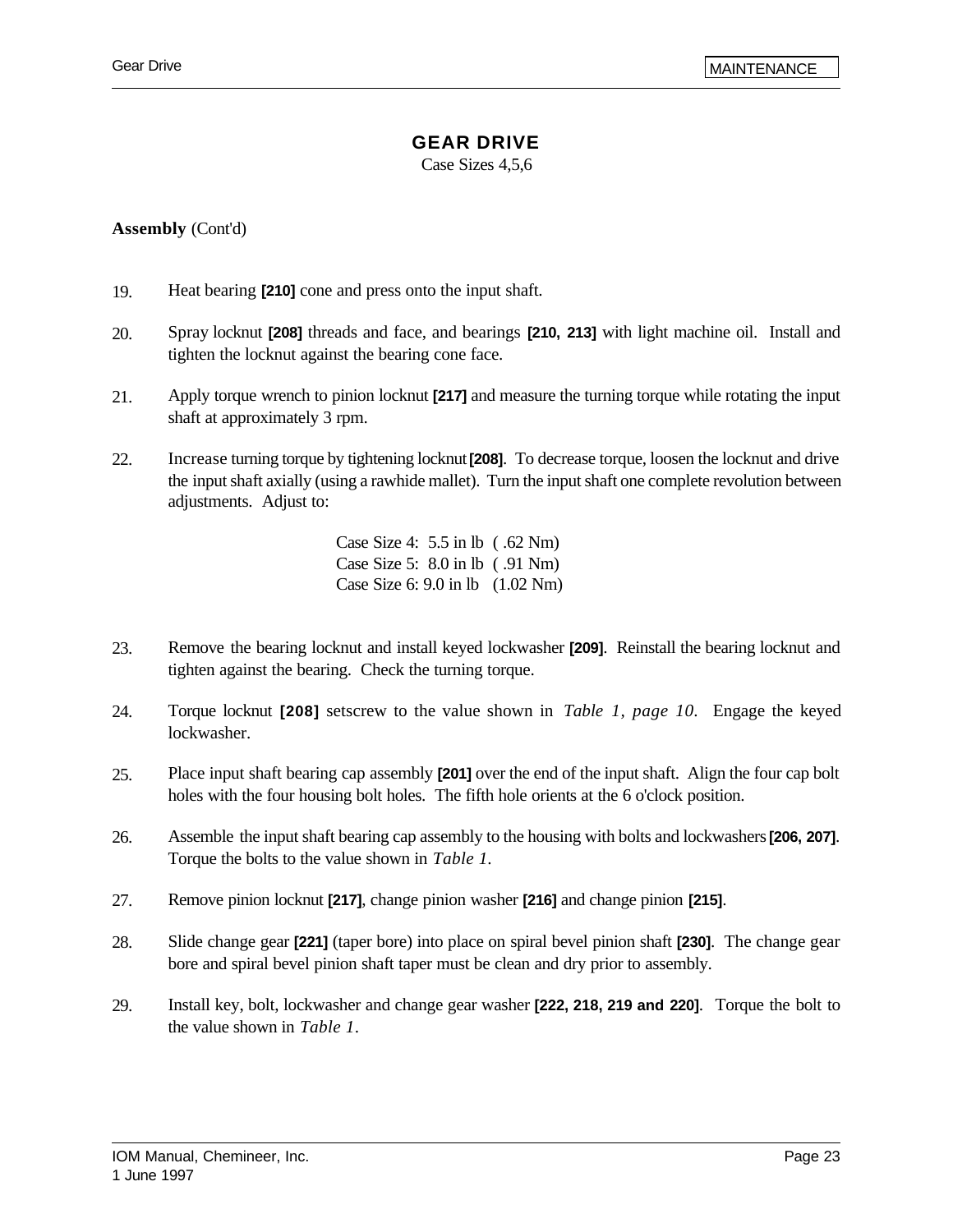Case Sizes 4,5,6

#### **Assembly** (Cont'd)

- 30. If the gear drive is equipped with a low speed oil wiper, install slinger trough **[332]**. See the *Supplemental Information* section of this manual.
- 31. Reinstall the change pinion, change pinion washer and pinion locknut. *NOTE: Counter-bored side of the change pinion goes against the bearing face.* Torque the locknut to the value shown below:

Case Size 4: 105 ft lb (142 Nm) Case Size 5: 110 ft lb (149 Nm) Case Size 6: 170 ft lb (230 Nm)

- 32. Coat the gasket surface of change gear cover **[276]** with Permatex #2 or equal. Align holes and apply a new gasket **[277]** to the change gear cover.
- 33. Install the change gear cover with bolts and lockwashers **[278, 279]**. Torque the bolts to the value shown in *Table 1, page 10.*
- 34. Rotate the input shaft by hand until the output shaft makes at least one turn. Check for any binding.
- 35. Add grease to bearings **[241, 255]** and fill the gear housing with oil. See *Agitator IOM Manual, Lubrication, Gear Drive.*
- 36. Reinstall gear drive coupling half **[351]**. See *Agitator IOM Manual, Installation, Rigid Shaft Coupling.*
- 37. Reinstall motor bracket **[131]** and motor **[100]**. See *Agitator IOM Manual, Installation.*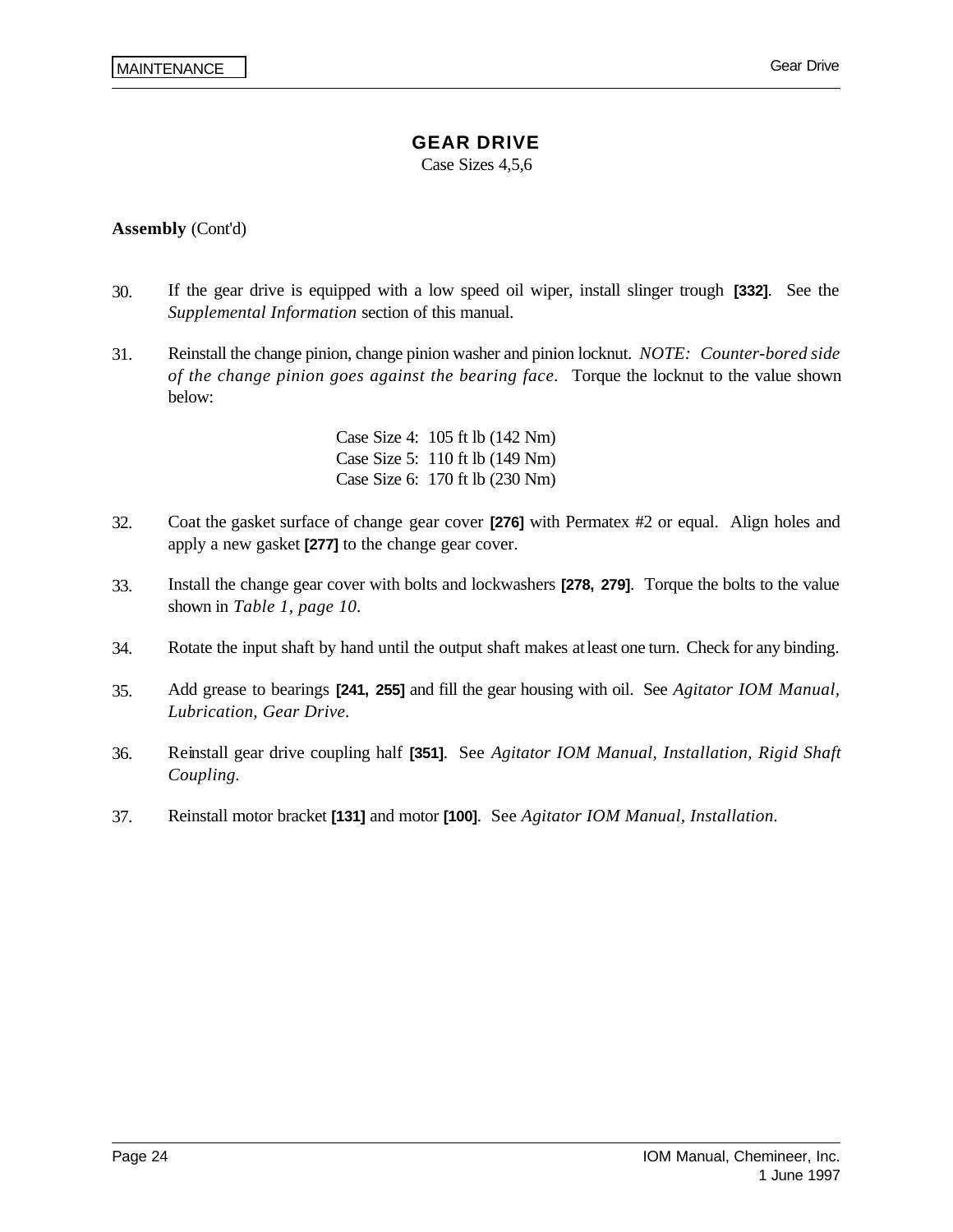*This page intended to be blank.*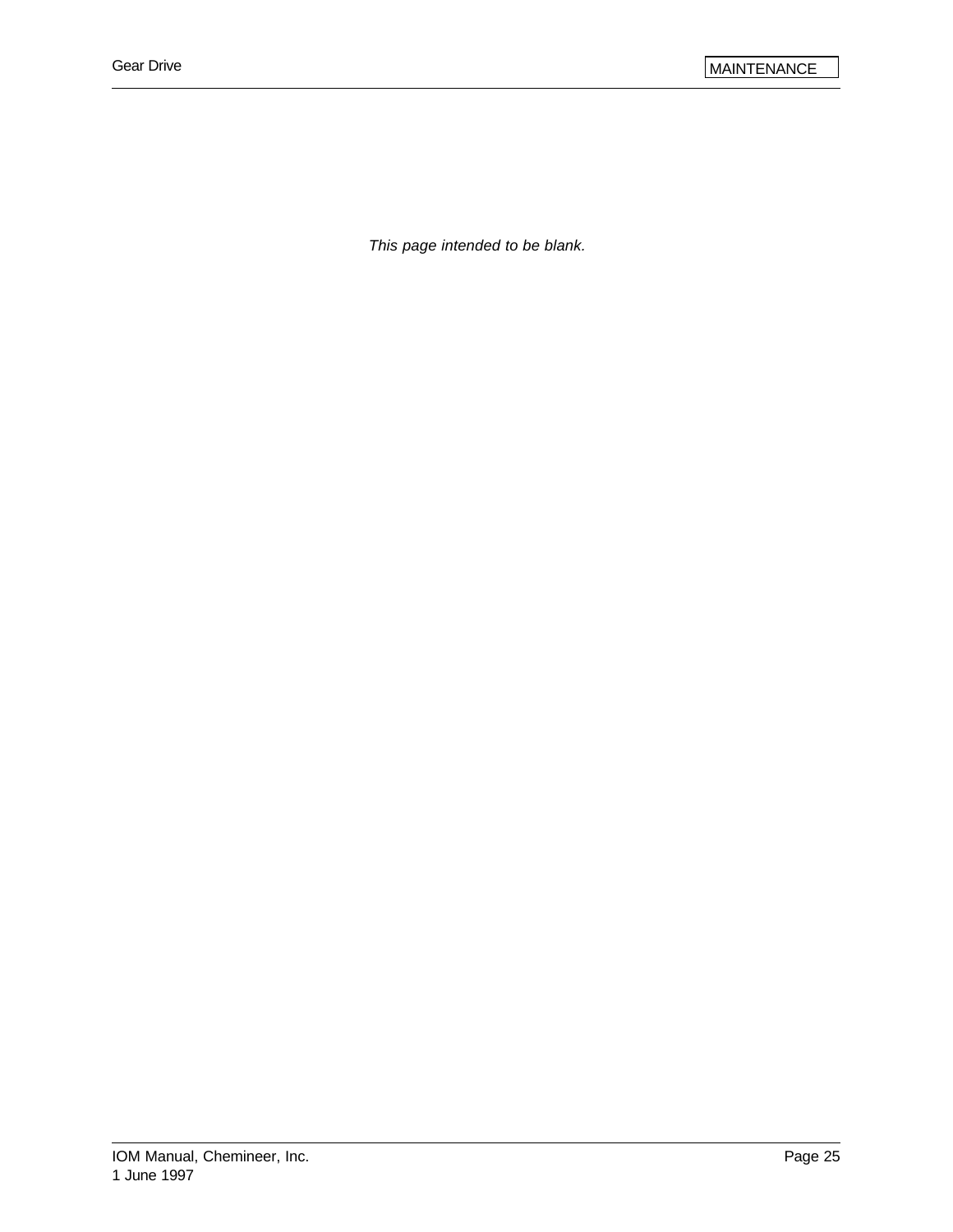

*Figure 18: HT Gear Drive: Sizes 4,5,6*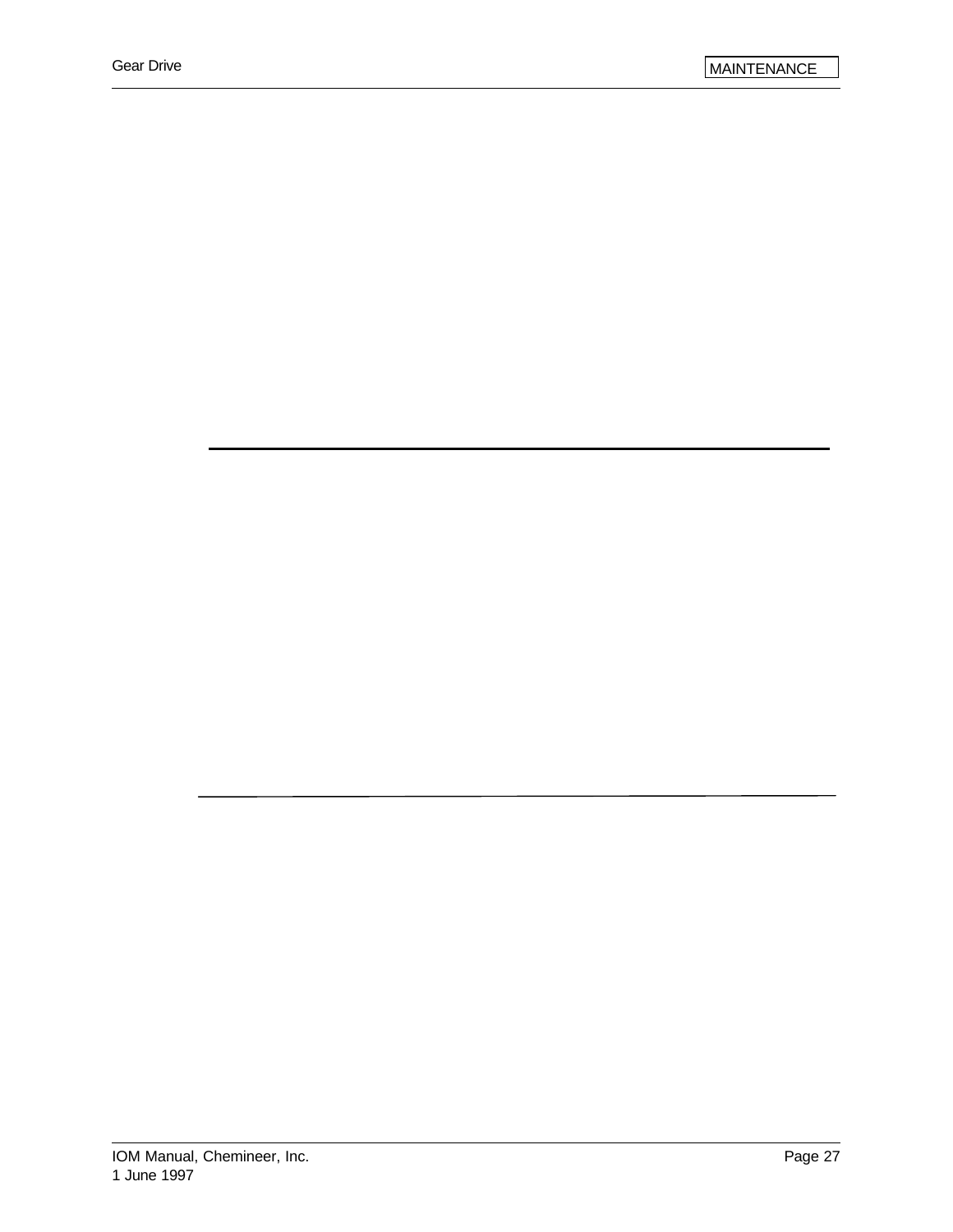## **GEAR DRIVE ITEM LIST**

Case Size 4,5,6

| Item $#$ | Description<br>Qty.   |   | Item#   | <b>Description</b>                        | Qty. | Item#   | <b>Description</b>            | Qty.           |
|----------|-----------------------|---|---------|-------------------------------------------|------|---------|-------------------------------|----------------|
| 200      | gear drive assembly   | 1 | 223     | spiral bevel pinion<br>cartridge assembly | 1    | 256     | lower bearing<br>cap assembly | 1              |
| 201      | input shaft bearing   |   | 224-001 | locknut with setscrew                     |      | 257     | lower bearing cap             |                |
|          | cap assembly          | 1 | 225     | keyed lockwasher                          |      | 258-002 | lip seal                      |                |
| 203      | bearing cap 1         |   | 226     | bearing                                   |      | 259     | shim set                      |                |
| 204-002  | lip seal              |   | 227     | cartridge housing                         |      | 260     | bolt                          | 4              |
| 205      | gasket                |   | 228     | bearing                                   |      | 261     | lockwasher 4                  |                |
| 206      | bolt                  | 4 | 230     | spiral bevel pinion shaft                 |      |         |                               |                |
| 207      | lockwasher 4          |   | 236     | shim set                                  |      | 262     | housing                       |                |
|          |                       |   | 237     | bolt                                      |      | 276     | change gear cover             |                |
| 208-002  | locknut with setscrew |   | 238     | lockwasher                                |      | 277     | gasket                        |                |
| 209      | keyed lockwasher      |   |         |                                           |      | 278     | bolt                          | 15             |
| 210-001  | bearing               |   | 239     | upper bearing                             |      | 279     | lockwasher 15                 |                |
|          |                       |   |         | cap assembly                              | 1    | 280-001 | breather                      |                |
| 211      | input shaft assembly  | 1 | 240     | upper bearing cap                         |      | 282     | hex bushing                   |                |
| 212      | input shaft 1         |   | 241     | bearing                                   |      | 283     | pipe plug, NPT                |                |
| 213-001  | bearing               |   | 243     | shim set                                  |      | 284     | magnetic drain plug,          |                |
|          |                       |   | 244     | bolt                                      |      |         | <b>NPT</b>                    |                |
| 215      | change pinion         |   | 245     | lockwasher                                |      | 285     | oil level sight glass         |                |
| 216      | change pinion washer  |   |         |                                           |      | 286     | pipe plug, NPT                |                |
| 217-001  | pinion locknut        |   | 246     | output shaft assembly                     | 1    | 288     | grease fitting                | $\overline{c}$ |
| 218      | bolt                  |   | 247     | output shaft                              |      | 289     | relief fitting 1              |                |
| 219      | lockwasher 1          |   | 248-001 | spiral bevel gear                         |      | 290     | elbow fitting                 | 1              |
| 220      | change gear washer    |   |         |                                           |      |         |                               |                |
| 221      | change gear 1         |   | 249     | bolt                                      |      |         |                               |                |
| 222      | key                   |   | 250     | lockwasher                                |      |         |                               |                |
|          |                       |   | 253     | grease retainer                           |      |         |                               |                |
|          |                       |   | 254     | o-ring                                    |      |         |                               |                |
|          |                       |   | 255     | bearing                                   |      |         |                               |                |